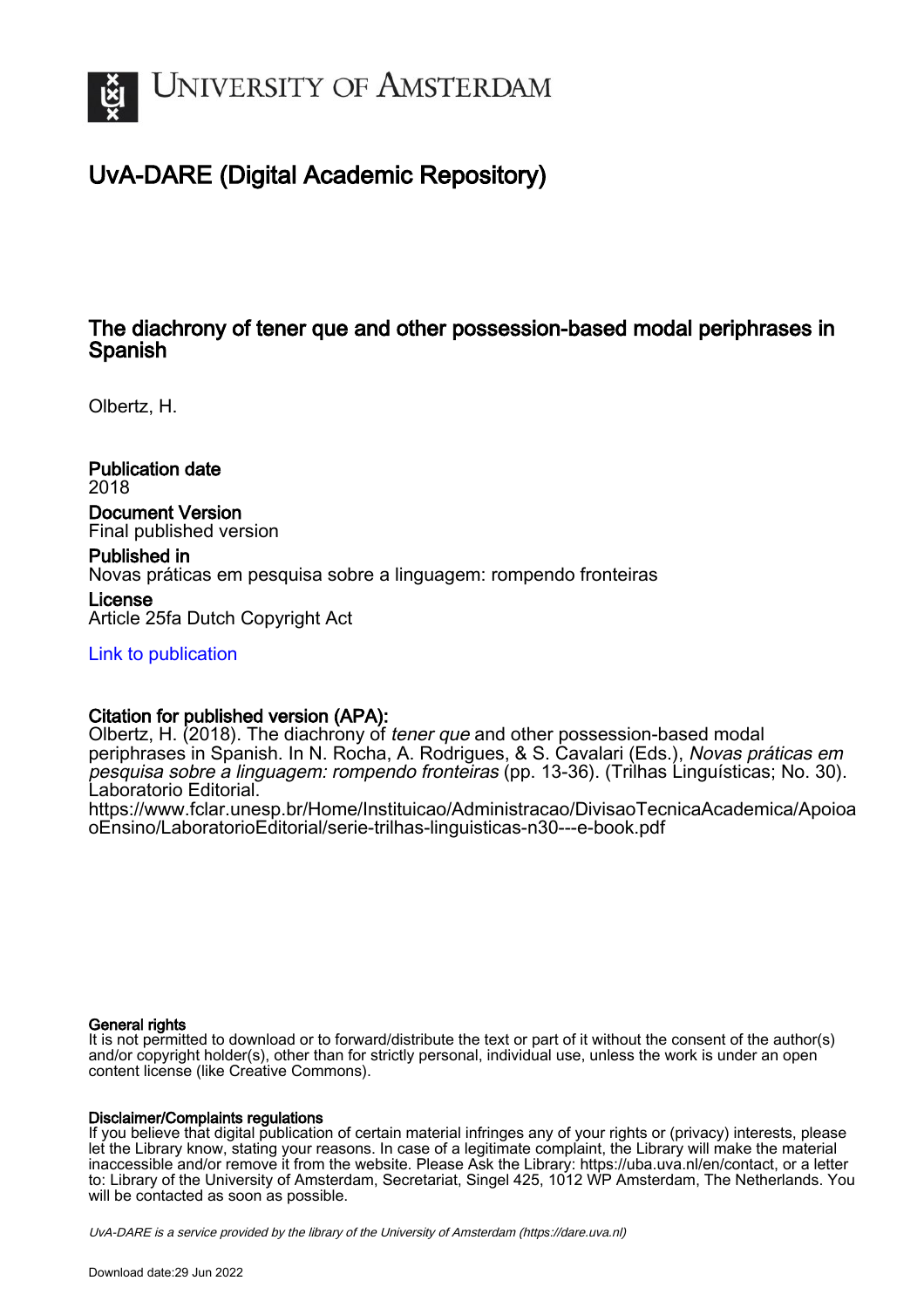# **THE DIACHRONY OF** *TENER QUE*  **AND OTHER POSSESSION-BASED MODAL PERIPHRASES IN SPANISH**

### **Hella Olbertz**

## **Introduction**

Linguistic modality as expressed grammatically by means of modal auxiliaries and lexically by verbs, adverbs and adjectival constructions is frequently viewed in terms of possibility and necessity; a prominent example is Lyons (1977). Although this distinction has its origin in modal logic, it turns out to be useful in capturing the basic modal distinctions in a large number of languages as shown by Van der Auwera and Plungian (1998). As regards the definition of modality, I follow Narrog (2012, p.6): "A proposition [or a state of affairs, H. O.] is modalized if it is marked for being underdetermined with respect to its factual status, i.e. neither positively or negatively factual." This definition implies that what is modalized in terms of necessity is not equal to being real or true, but marked for being required in some sense, or for being likely to be real or true.

This paper will discuss the historical development of the expression of modal necessity by means of the periphrasis *tener que* + infinitive, which roughly corresponds to English *have to* + infinitive and to the Portuguese infinitive constructions with *ter de* and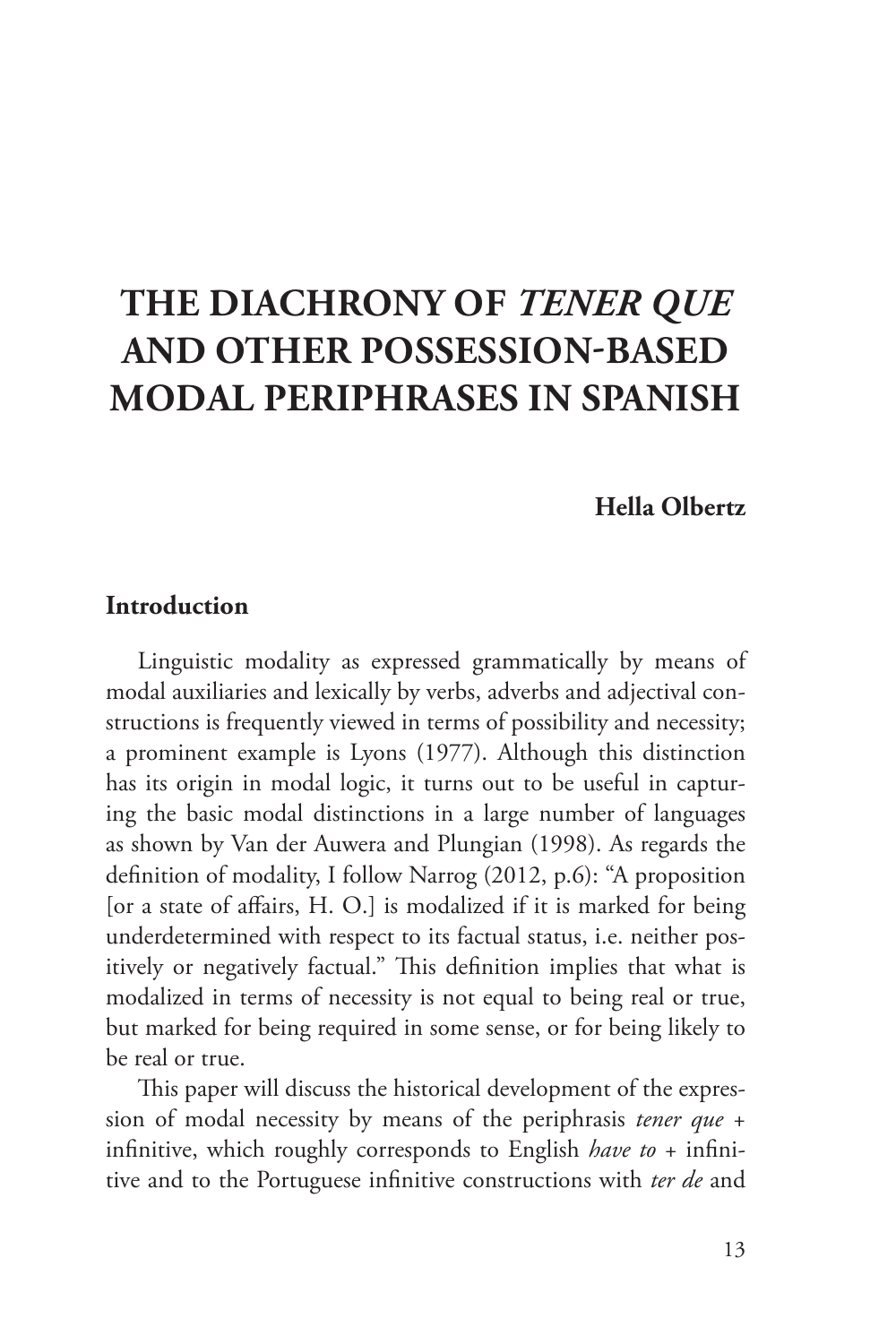*ter que*. 1 The diachrony of *tener que* cannot be properly understood without also considering its precedessors and competitors in medieval Spanish *aver de* 'have to', *tener de* 'have to' and *aver que*. *Aver*  (= modern Spanish *haber*) had a possessive meaning, which it gradually lost between the 13th and 17th centuries to become a true auxiliary for the expression of compound tenses, leaving *tener* as the only lexical expression of possession.

Before embarking on this diachronic study, let us first briefly consider the most important semantic values expressed by *tener que* in modern Spanish, and then consider its relation to the competing expressions of modal necessity. Let us begin with deontic modality, a modal distinction concerned with permission and obligation, of which, in the context of modal necessity, only obligation is relevant. Consider the following examples:

- (1) *sé lo que tengo que hacer y no hacer* 'I know what I have to do and not to do' (PRESEEA  $M23$ <sup>2</sup>
- (2) *pues con doce años tendría que saberse hacer la cama* 'so a twelve-year-old should know how to make up a bed' (adapted from PRESEEA P41)

There is a difference between the types of obligation expressed in these examples. This is primarily due to the targets of the modalization: in (1) this is a specific human individual, whereas in (2) the target is not a specific person, but any girl or boy fulfilling

As all these periphrases are constructed with an infinitive, it will suffice to mention the auxiliary and the nexus only in order to refer to the periphrastic construction. For a definition and explanation of the concept of periphrasis see Olbertz (1998).

<sup>2</sup> The abbreviation "PRESEEA" refers to the corpus by Moreno Fernández et al*.* (2007). The alphanumeric code identifies the speaker. The letters *S*, *M*, and *P* correspond to the educational levels *superior* (university), *media* (secondary school) and *primaria* (primary school) respectively; the letter is followed by the interview number. In the interest of readability, I have ignored several details of the PRESEEA transcription conventions in the examples. Pause indications have been substituted by punctuation.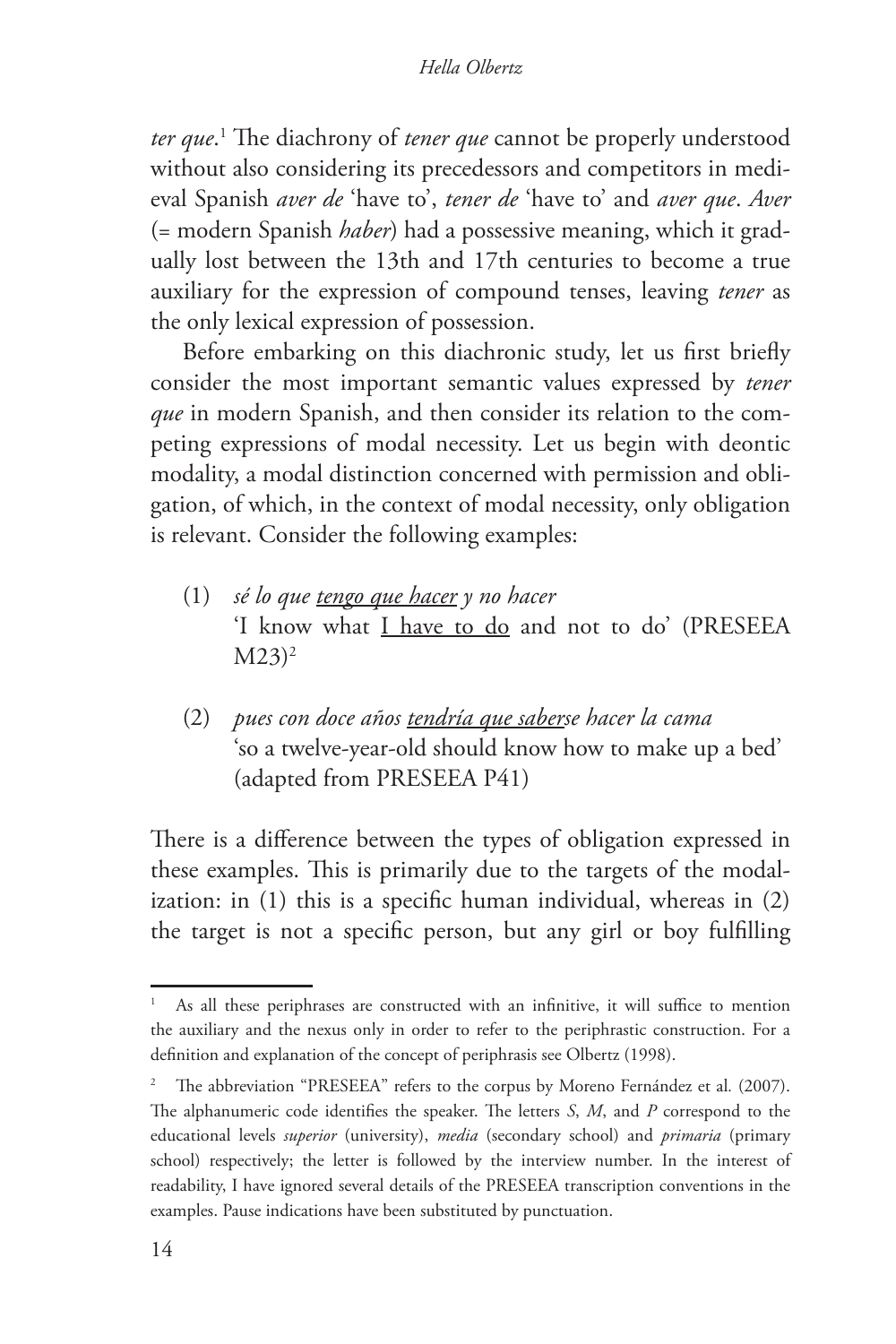the criterion of being 12 years old, which is linguistically reflected through the impersonal or pseudo-passive reflexive form of the main verb *saber*. Following Hengeveld (2004), I will refer to this difference as participant-orientation (example 1) *versus* event-orientation (example 2).

A quite different case is found in the following example:

(3) *La carne tuvimos que tirarla: la humedad la había corrompido.* 'We had to throw away the meat, it had gone off due to the humidity.' (J. Llamazares, *Luna de Lobos,* quoted from Olbertz 1998, p.380)

Example (3) expresses what, following Narrog (2012), I will term 'circumstantial modality', in which the source of the modality is not the will of an individual or some kind of norm as in (1)-(2), but it is an external circumstance or an inanimate entity incapable of will. In the present case, it is the rotten state of the meat that forces the subject referents to take the action of disposing of it.

Example (4), finally, is an expression of epistemic modality:

- (4) *‒ ¿tú crees ahora que:- que hay mucho problema de: delincuencia y cosas de estas aquí en- en Alcalá? [...]*
	- ‒ *yo creo que- yo creo que tiene que haber como en todas las ciudades*
	- '‒ do you think that- that there are lots of problems of... delinquency and things like that here in- in Alcalá?
	- ‒ well I think that- I think that there must be like in every city' (PRESEEA S09)

However, the use of *tener que* as an expression of epistemic modality is relatively infrequent: a random selection of 117 tokens of *tener que* from the oral PRESEEA-corpus yields only 10 unambiguously epistemic cases (OLBERTZ; GASPARINI-BASTOS, 2013, p.283). The expression of epistemic necessity corresponds to prop-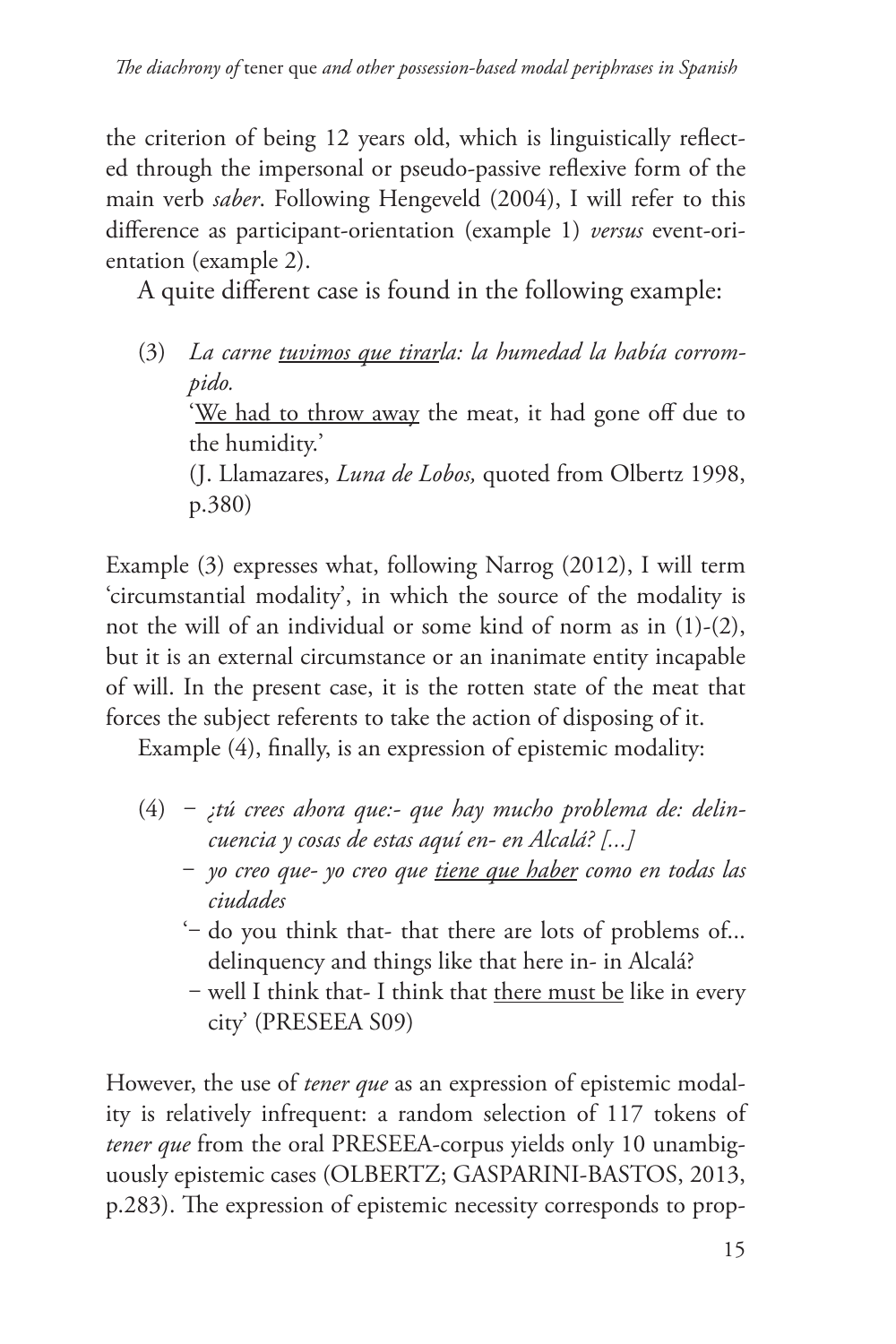#### *Hella Olbertz*

osition-oriented modality, i.e. the expression of the more or less strong belief of the speaker in the truth of a given proposition.<sup>3</sup> We have now have seen three different targets of modal necessity: (i) the participant in its relation to a state of affairs, (ii) the state of affairs itself, and (iii) the propositional content. Following Hengeveld (2004, 2017) and Hengeveld and Mackenzie (2008), my hypothesis with respect to the grammaticalization of *tener que* is that the course of grammaticalization proceeds from the lexicon to participant-orientation, then to event-orientation and only in a later stage to proposition-orientation.

Having considered the most important semantic domains *tener que* is able to express, let us now turn to *tener que* in relation to its competitors, i.e. *haber de* (= Old Spanish *aver de*), the impersonal construction *haber que* (= Old Spanish *aver que*) and the Latinbased 'true' modal *deber* and its free variant *deber de* 'must'. In the following variants of examples (1)-(4), *tener que* will successively be substituted by the three alternative periphrastic expressions in the order *haber de* (a), *haber que* (b) and *deber* (c):

(1) a. *sé lo que he de hacer y no hacer* 'I know what I have to do and not to do' b. ≠ *sé lo que hay que hacer y no hacer* 'I know what has to be done and what not' c. *sé lo que debo hacer y no hacer*

'I know what I must do and not do'

Although (1a)-(1c) are all pragmatically felicitous expressions of modal necessity, the meaning of (1b) is different: being an impersonal construction, *haber que* cannot express participant-oriented deontic necessity, i.e. deontic necessity targeted at a specific individual; rather, it expresses event-oriented necessity.

Let us now apply the same procedure to (2):

I will not deal with objective epistemic modality, i.e. epistemic modality that is not related to truth commitment but to the probability of the occurrence of an event, because it seems to be largely irrelevant to modal necessity; for more details see Olbertz and Honselaar (2017).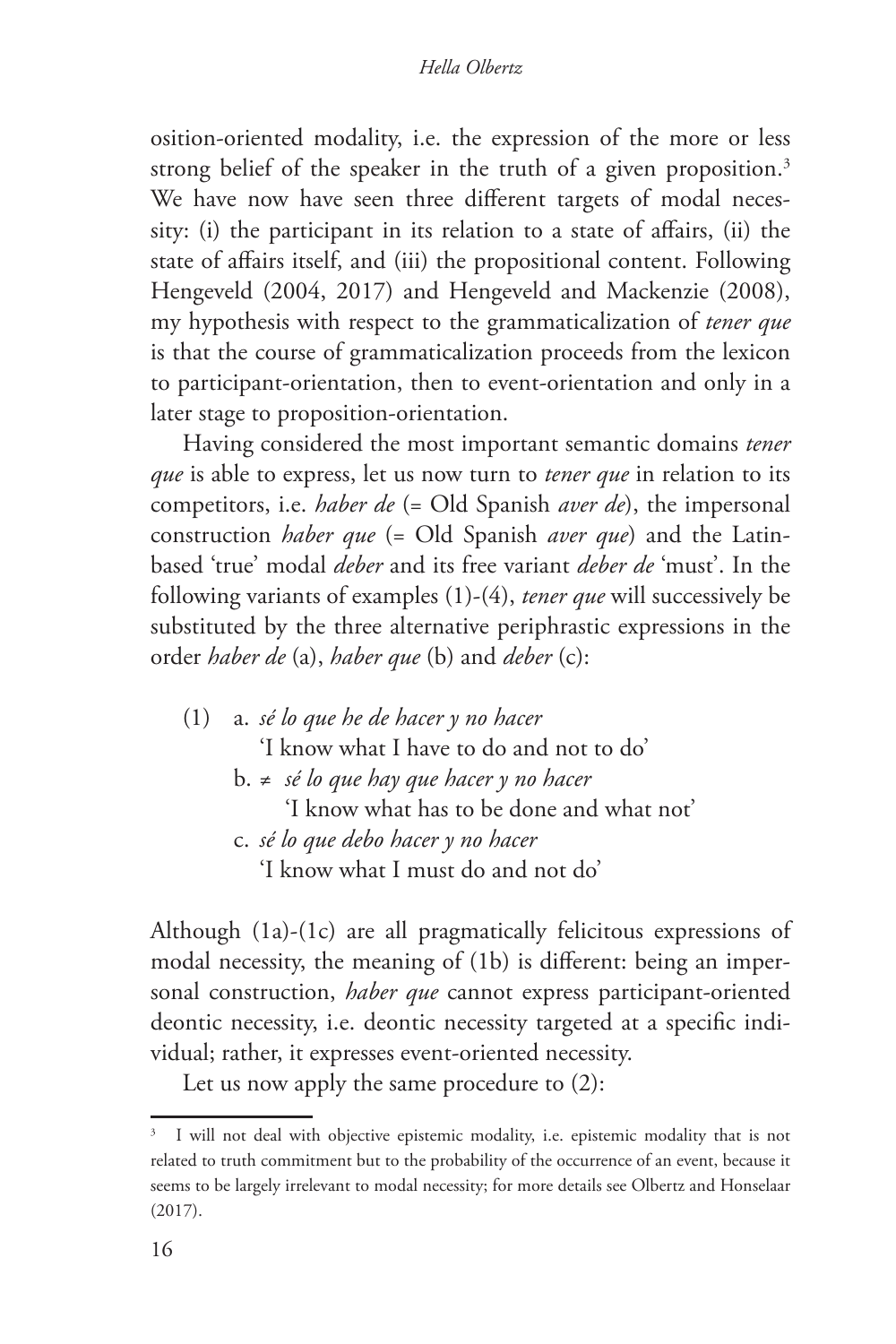- (2) a. *pues con doce años habría de saberse hacer la cama* 'so a twelve-year-old should know how to make up a bed'
	- b. *pues con doce años habría que saber hacer la cama* 'so a twelve-year-old should know how to make up a bed'
	- c. *pues con doce años debería saberse hacer la cama* 'so a twelve-year-old should know how to make up a bed' (PRESEEA P41)

Given the fact that (2) is not targeted at a specific person, all of these alternatives are semantically equivalent. Whereas the non-specific reference continues to be expressed by means of the reflexive main verb form in (2a) and (2c), in (2b) it is the periphrastic auxiliary that expresses non-specific reference and therefore the main verb *saber* is not reflexive.

The application of the substitution test to (3) and (4) will prove further semantic differences. Let us first consider the alternatives to  $(3):$ 

(3) a.*La carne hubimos de tirarla: la humedad la había corrompido.*

> 'We had to throw away the meat, it had gone off due to the humidity.'

b. ≠ *La carne hubo que tirarla: la humedad la había corrompido*.

'The meat had to be thrown away, it had gone off due to the humidity.'

c. ≠ *La carne debimos tirarla: la humedad la había corrompido.*

'We should have thrown away the meat: it had gone off due to the humidity.'

Whereas (3a) is synonymous to (3), (3b) expresses an event-oriented variant of the circumstantial necessity. But the only way to make sense of (3c) is a deontic interpretation, which illustrates the fact that *deber* cannot express circumstantial modality.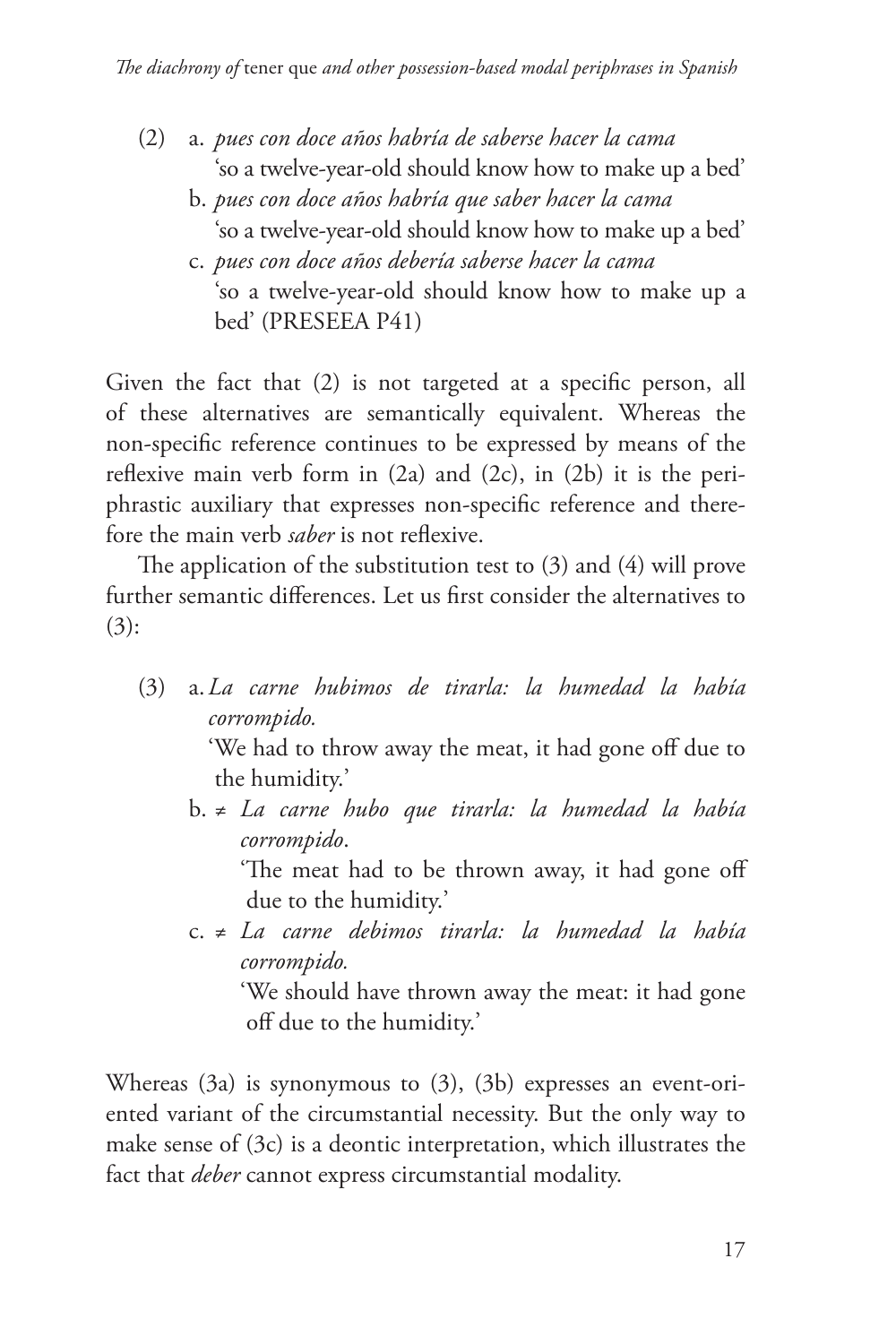The following reformulations of a shortened version of the answer in (4) show an important restriction on impersonal *haber que*:

(4) a.*yo creo que ha de haber [delincuencia] como en todas las ciudades*

> 'I think that there must be [delinquency] like in every city'

b. ≠ *yo creo que hay que haber [delincuencia] como en todas las ciudades*

'I think that there needs to be [delinquency] like in every city'

c. *yo creo que debe haber [delincuencia] como en todas las ciudades*

'I think that there must be [delinquency] like in every city'

The variant (4b), which is clearly inappropriate in this context, is illustrative of the fact that *haber que* cannot express epistemic meanings, as has been observed earlier by e.g. Gómez Torrego (1999), García Fernández et al. (2006).

In sum, only *haber de* covers exactly the same modal meanings as *tener que*. Nevertheless, in my corpus of spoken Peninsular Spanish, PRESEEA de Alcalá de Henares, (MORENO FERNÁNDEZ et al., 2007), *tener que* is much more frequent than *haber de*. As can be gathered form Table 1, even the semantically less flexible *haber que* is more popular than *haber* de, both in oral and written usage. The latter is represented here by a small corpus of late 20th century Spanish literary prose (LIT).4

The literary sources used in Table 1 are short stories and fragments of novels published between 1970 and 1990. For more information see Olbertz (1998).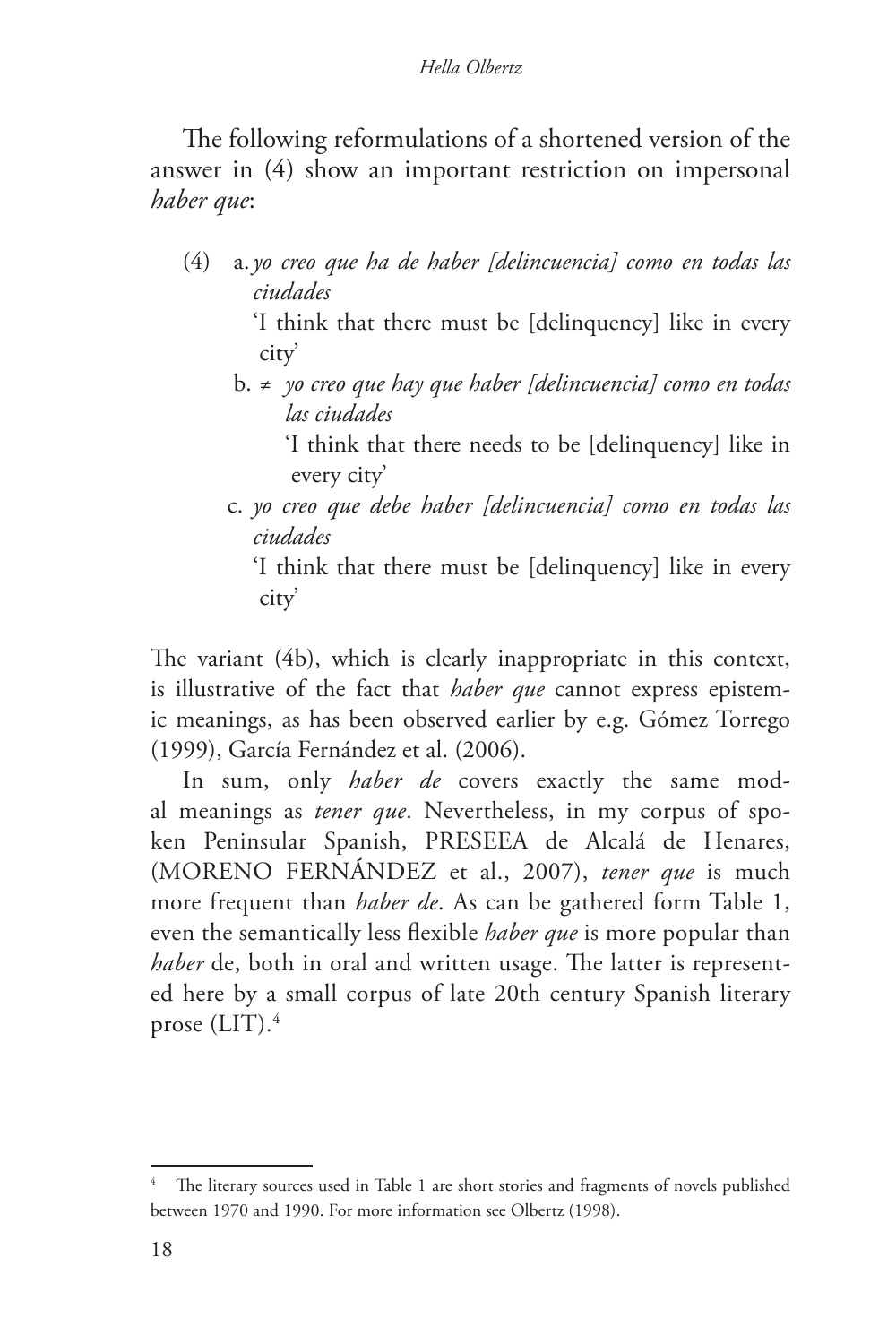|                                                                     |  |  | tener que   haber que |  | haber de |  | totals |  |
|---------------------------------------------------------------------|--|--|-----------------------|--|----------|--|--------|--|
| PRESEEA (443,533 words)   816 77.5%   232 22%   5 0.5%   1,053 100% |  |  |                       |  |          |  |        |  |
| LIT (106,836 words)   94 60.6%   40 25.8%   21 13.6%   155 100%     |  |  |                       |  |          |  |        |  |

**Table 1** – Frequencies of possession based expressions of modal necessity in Modern Spanish

**Source:** Author's own elaboration.

Table 1 confirms Fernández de Castro's (1999, p.191-193) claim that *haber de* has become restricted to written usage in present-day Spanish.

The aim of this paper is to provide the answer to two questions. Firstly, how did *tener que* develop from the lexicon to grammar and how did it acquire its different functions within the domain of modal necessity? Secondly, why has *tener que* become so popular to the detriment of its competitors? In order to answer these questions, I will first consider the development of *tener que*  in relation to its predecessors and competitors *aver de*, *tener de* and *aver que* in Old Spanish (section "Medieval *aver de* and *tener de* and the early use of *aver que* and *tener que*"), and then account for the development of *tener que* and its relation to the other constructions from the 16th to the 20th century (section "The rise of *tener que* to the detriment of its competitors"). I will end with my conclusions.

All examples quoted in the remainder of this paper from 1100 to 1975 are from the *Corpus diacrónico del español (CORDE)*  (REAL ACADEMIA ESPAÑOLA, 2016) and those from 1975 to 2004 are from the *Corpus de referencia del español actual (CREA)* (REAL ACADEMIA ESPAÑOLA, 2016).

## **Medieval** *aver de* **and** *tener de* **and the early use of** *aver que* **and** *tener que*

*Aver de* belongs to the immediate Latin heritage and is the most frequent possession-based expression of modal necessity in Old Spanish, whereas the innovative modal construction *tener de* remains relatively marginal. *Aver que* and *tener que* come into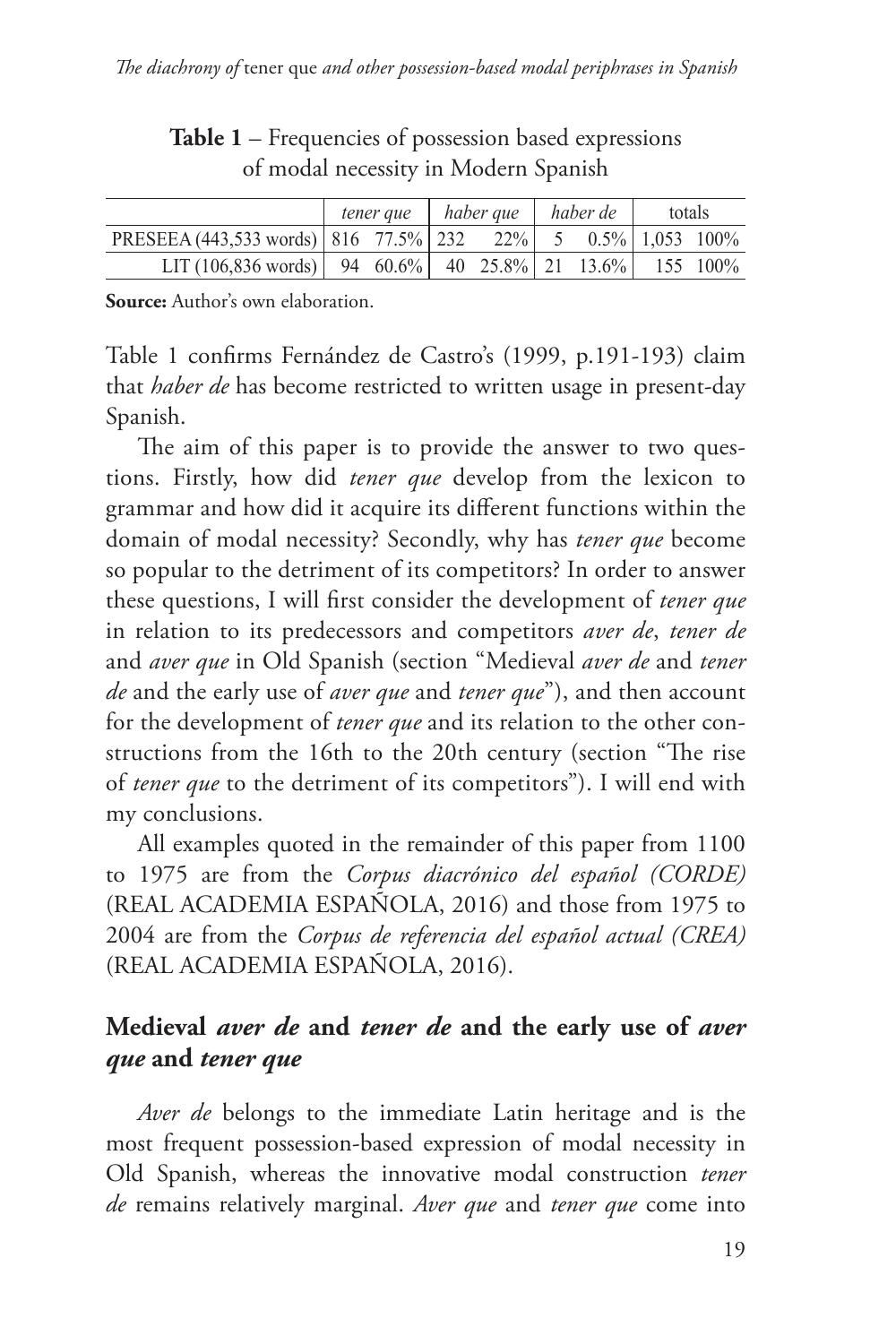existence in the Old Spanish period, but show almost no signs of grammaticalization. I will first consider *aver de* and *tener de* and will then turn to *aver que* and *tener que*.

The following examples from early medieval prose texts are illustrative of the degree of grammaticalization of *aver de*: 5

- (6) *Madre siempre fuestes sabidor que yo auia de morir.* 'Mother, you always knew that I had to die / was going to die.' (1250, Anónimo, *Poridat de poridades*)
- (7) *Et preguntale de las costunbres & de las leyes que auemos de auer en nuestra tierra* 'and ask him about the customs and the laws which we have to have in our land' (1248, Alfonso X, *General estoria*)
- (8) *E por eso dixo ysayas el profeta fablando de aquella grand paz que auia de ser en la nasçençia suya [...]* 'And therefore the profet Isaiah said speaking about that great peace that there was to be at His birth [...]' (1293, Anónimo, *Castigos*)

None of these examples is compatible with the possessive meaning of *aver*: in (6) the main verb is intransitive, i.e. there is no possible possessee argument for *aver*, in (7) it combines with 'itself', i.e. with possessive *aver*, and in (8) the 'main' verb is a copula, i.e. a semantically empty linguistic item (HENGEVELD, 1997). We can conclude from these examples that, in this construction, *aver*  has lost all restrictions that an originally possessive verb might impose on its context, which is indicative of a high degree of grammaticalization.

<sup>5</sup> Old Spanish *aver* is connected to the infinitive by means of the prepositions *a* or *de*, inherited from late Latin *habere ad* and *habere de*, and incidentally also occurs without a preposition. Both *a* and *de* are in use until the end of the 15th century, but in the 16th century the preposition *a* was definitively ousted by *de.* See Yllera (1980).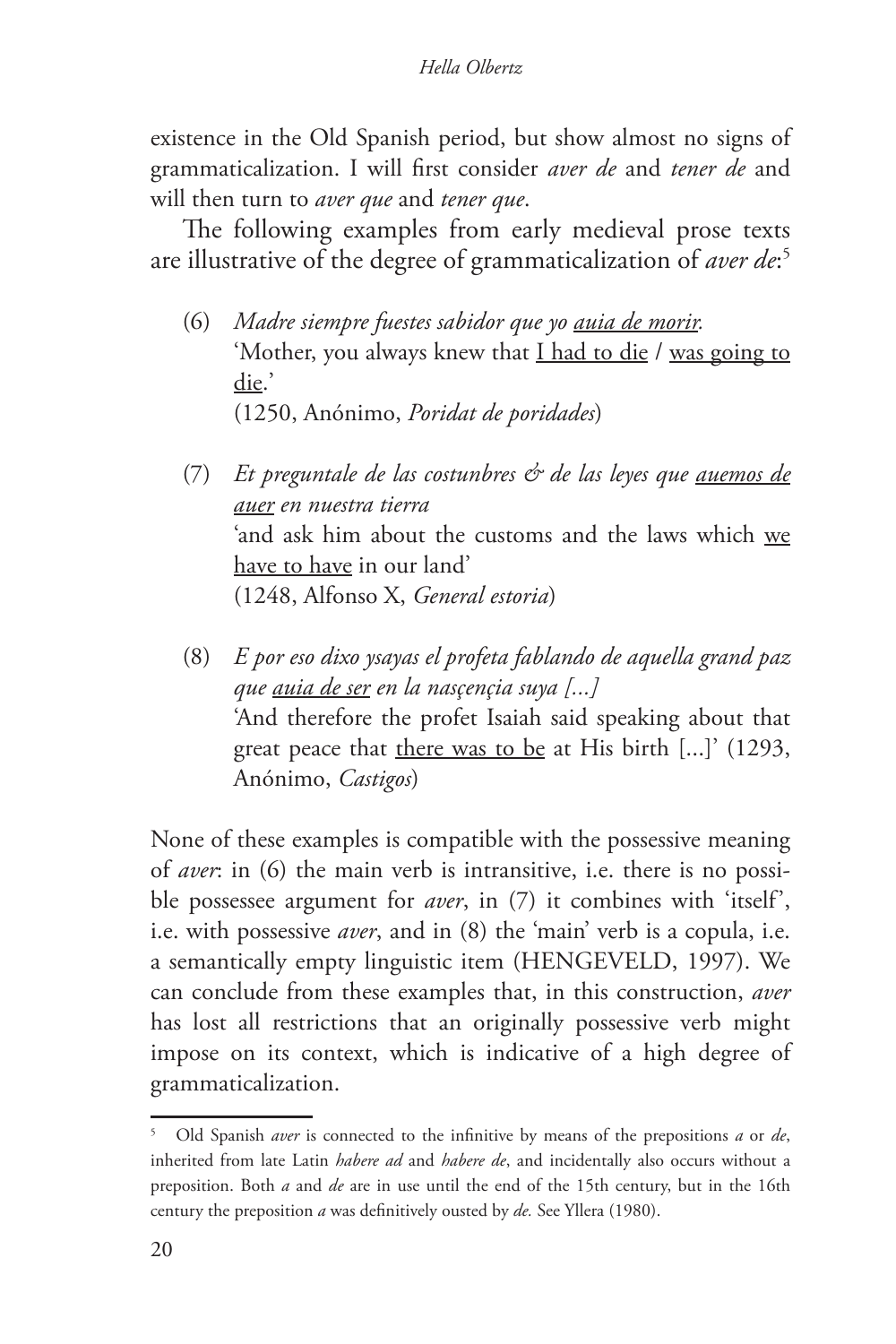As regards the meaning of *aver de*, (6) is ambiguous between a modal and a future reading, while in example (7) a necessity reading is the most probable one, and in (8) *aver de* expresses futurity. The future reading of *aver de* coexists with the modal reading until early modern Spanish. The explanation for the association of *aver de* with the future lies in the fact that both have the same origin in Latin, i.e. *habēre* + infinitive and infinitive + *habēre*, which were basically equivalent (PINKSTER, 1987).

On analogy with *aver de*, the equally possession-based *tener de* arises in the course of the 13th century and gains a certain frequency in the 14th century. Consider example (9):

(9) *Pero antes fablaré con vos algunas cosas que tengo de fablar.* 'But first I will tell you some things I have to tell.' (1300-1305, Anónimo, *Libro del cavallero Cifar*)

In this example *tener* and the infinitive *fablar* share both the first person subject and the object referent *algunas cosas*, i.e. there is no sign of grammaticalization in this example.

However, in the 15th century already *tener de* shows the same signs of grammaticalization as *aver de* observed in (6)-(8) above:

(10) *miremos a los tienpos presentes en los quales fallaremos no pocas ni pequeñas caýdas e infortunios de grandes, infantes, condes y caualleros; e que esfuerço tengo de tener quando bien lo miro*

'let us look at the present times in which we will find neither few nor small errors and disgrace of noblemen, princes, counts, and gentlemen; and what an effort I have to make when I take a closer look at this'

(1445, F. de la Torre, *Libro de las veynte cartas e quistiones*)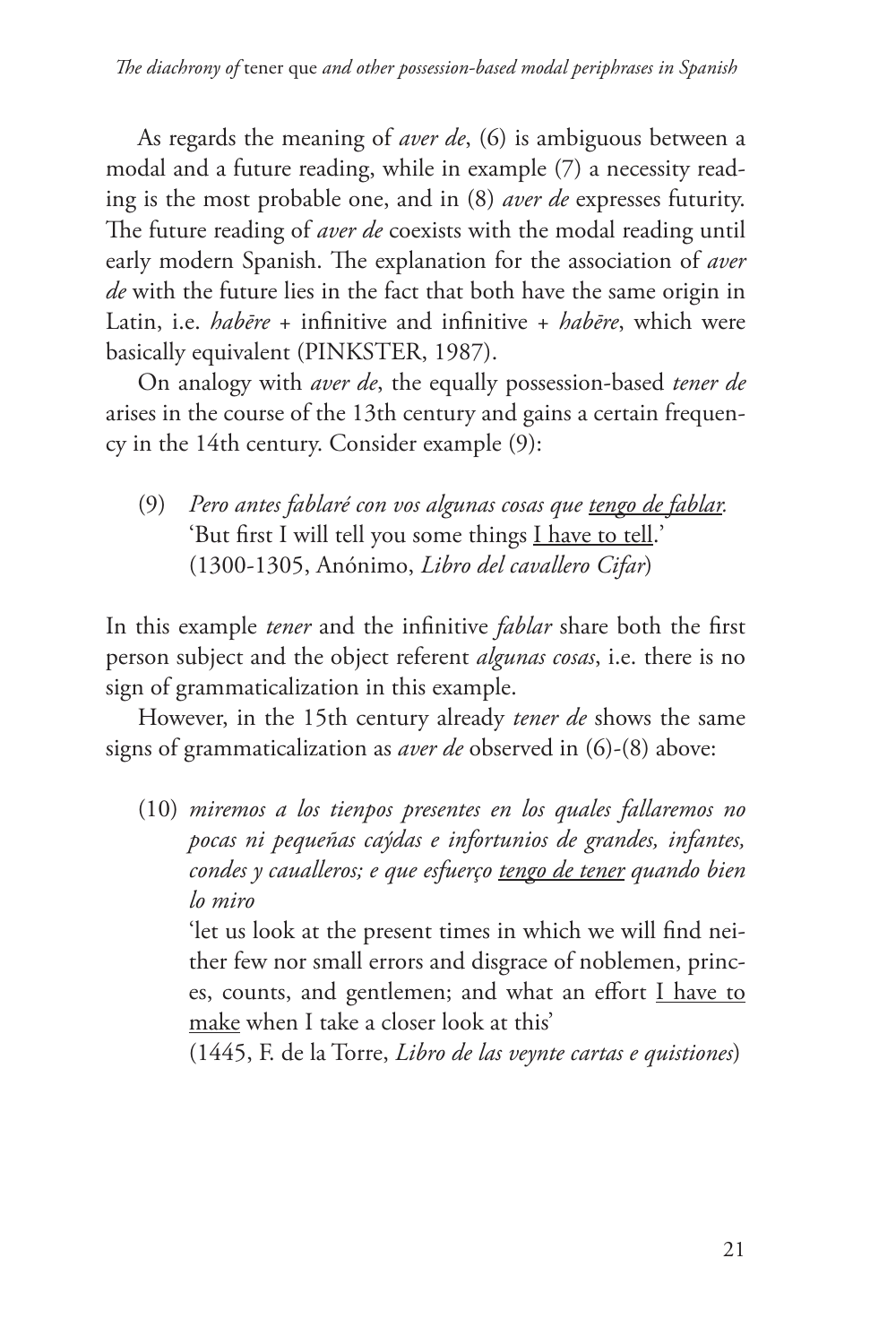(11) *y yo como aquel que en el rigor y discordia te tengo de ser enemigo podría ser que en la concordia te seré leal amigo.* 'and me, as in that hardship and discord I have to be / will be your enemy, may be in concord I will be a faithful friend to you.' (1482-1492, G. Rodríguez de Montalvo, *Amadís de Gaula*)

In (10) finite *tener* combines with 'itself', i.e. the infinitive of possessive *tener* and in (11) it modifies the copula *ser*, which is a meaningless linguistic item. Consequently, in both cases a possessive reading of *tener* is excluded. As regards the semantics of *tener de*, the construction has not only inherited the necessity meaning from *aver de*, which is expressed in (10), but also its future meaning: (11) allows for both interpretations.<sup>6</sup>

In sum, *aver de* is highly grammaticalized in the first Spanish texts already and expresses the meaning of modal necessity but has also a temporal meaning of future. The semantically equivalent Old Spanish innovation *tener de* has grammaticalized to the same degree as *aver de* by the end of the medieval period. In addition, it should be noted that *tener de* never becomes really frequent: a count from the *Corpus del Español* (DAVIES, 2002), *aver de* is always at least five times as frequent as its early competitor.

The first occurrences of *aver que* and *tener que* date from the 13th century, *aver que* being probably a bit older than *tener que*. Both are possessive verbs with *que* introducing a weakly headed or headless non-finite relative clause as in the following examples of *aver que*.

It should be noted that this account of *tener de* is not concerned with the much older *ser tenudo / tenido* + infinitive, which Garachana Camarero (2016) proves not to be a passive form of *tener de*, as has been claimed in earlier publications.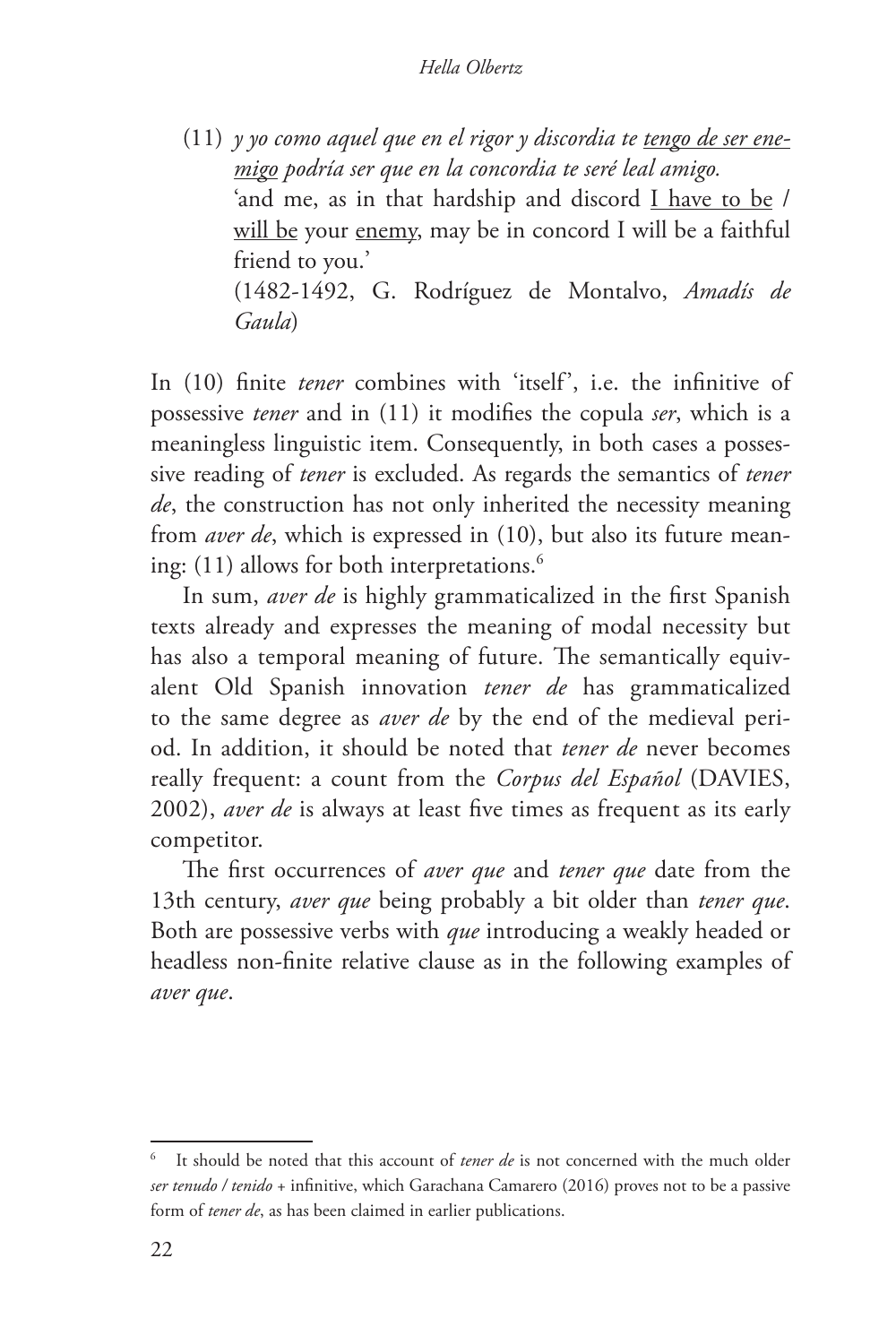- (12) *non puede ser que yo non vaya a aquella isla, ca non has que temer en ir yo a aquel lugar* 'it cannot be that I don't go to that island, since you have nothing to fear when I go to that place' (literally: 'you have not which (to) fear') (1251, Anónimo, *Calila e Dimna*)
- (13) *el castillo[...] çercolo & conbatieronlo tanto fasta que los de dentro non oujeron agua que beuer*. 'they encircled the castle and fought until those that were inside had no water to drink.' (literally: '[they] had no water which (to) drink') (1325, Anónimo, *Crónica de veinte Reyes*)

In (12) there is no lexical head of the non-finite relative clause, and in (13) the lexical head is the noun *agua* 'water'. The examples of *tener que* are analogous:

- (14) *pidiol mercet quel diesse alguna ayuda. E sant paulino non touo que dalle.* 'he asked him kindly to give him some help. And Saint Paul had nothing to give to him.' (literally: 'had not which (to) give') (1270, Alfonso X, *Estoria de Espanna* ...)
- (15) *nin tenemos pan que comer nin otra cosa ninguna* 'neither do we have bread to eat nor any other thing' (literally: 'have we bread which (to) eat') (1275, Alfonso X, *General Estoria*)

There is no lexical head in (14), and there is a nominal lexical head in (15). Syntactically, the examples are like the lexical *tener de* construction in (9): the subject always has a human referent, who is both the possessor of *aver* and *tener* respectively and the actor of the verb in the infinitive; the (empty) head refers to both the possessee and the patient argument of the verb in the infinitive, *temer* 'fear' in (12), *beuer* 'drink' in (13), *dar* 'give' in (14) and *comer* 'eat' in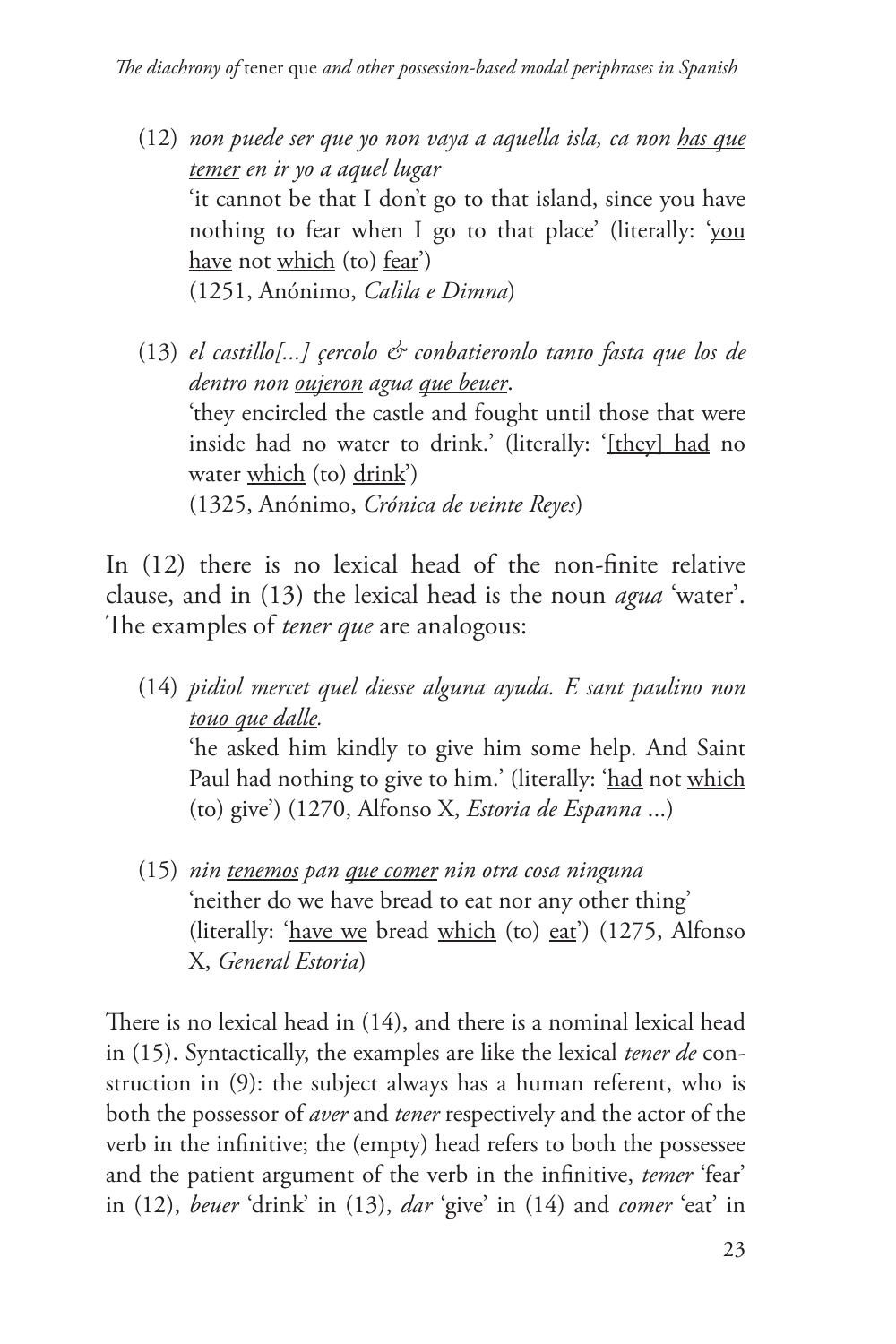(15). Interestingly, almost all the early uses of these constructions are negative, therefore the headless cases are not entirely headless, because *nada* 'nothing' is implicated as a head. Consequently, these constructions are not at all grammaticalized. Semantically, the relative construction has the effect that these lexical constructions differ from the lexical *tener de* construction in (9), in that they tend to be difficult to interpret in terms of necessity; rather, they can more readily be read as purposive constructions, expressing the (lack of the) possession of something that serves some purpose: 'water to drink' in (13), 'nothing to give' in (14) and 'bread to eat' in (15).

Now consider the construction in (16):

(16) *mucho tengo que vos gradescer por el bien que de vos me viene* 'much I have to thank you for the good things which come to me from you' (literally: 'Much I have which (to) thank you') (1482-1492, G. Rodríguez de Montalvo, *Amadís de Gaula*)

Despite having the same syntactic properties as the above examples, (16) differs from these in two ways: (i) it is expressed in positive terms and (ii) it allows for a reading in terms of necessity, which is probably caused by both the marked position and the weakness of the head *mucho* 'much'. Although still of a lexical nature, this example may be seen as a first indication of the grammaticalization process to follow.

There are very few occurrences of *aver que* and *tener que* in Old Spanish; in CORDE they total less than 30. It is only in the post-medieval period that *tener que* becomes more frequent and *aver que* becomes an impersonal construction.

## **The rise of** *tener que* **to the detriment of its competitors**

It is useful for a better understanding of the post-medieval developments to consider the quantitative relations between the four competing constructions from the 16th to 20th century.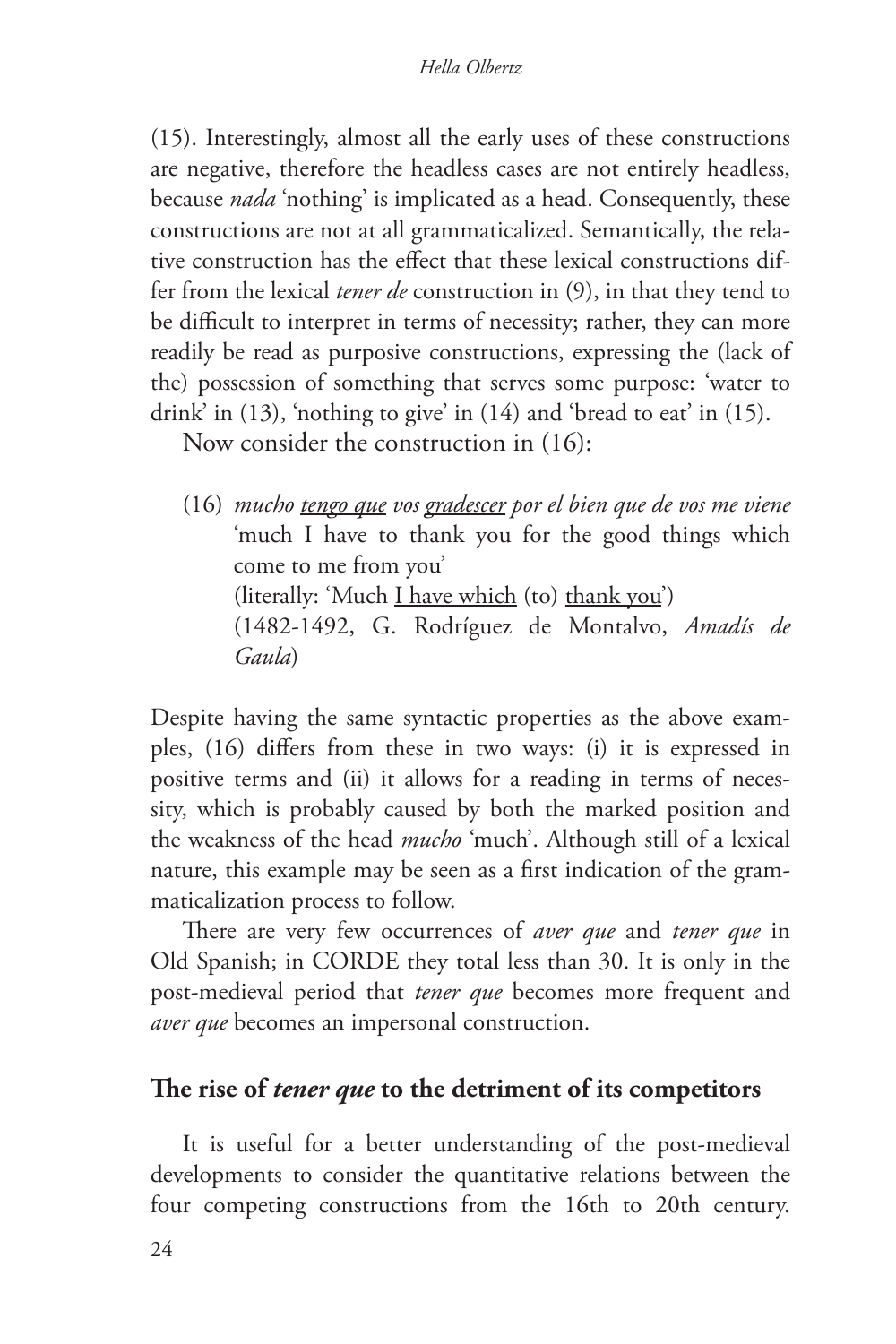The data represented in Figure 1 are based on narrative texts from CORDE and CREA and restricted to the forms of the preterite-stems of the auxiliaries (*hub*\* and *tuv*\*), yielding the perfective past and the past subjunctive forms.<sup>7</sup>





**Source:** Author's own elaboration.

With respect to the 20th century, this figure does not show the extreme differences between *haber de* and *tener que* to be seen in Table 1, and it also provides a different picture of the relevance of *haber que* than Table 1 does. This difference is due to the fact that the table is based on late 20th and early 21st century material.

In the remainder of this section, I will show how *tener que* develops from a marginal lexical construction in Old Spanish to the most popular grammatical expression of modal necessity in modern Spanish. I will first briefly consider its immediate com-

<sup>7</sup> I chose this procedure because taking all forms into account would have led to an obligatory random selection of the data, which would have made a comparison impossible. The data from 1500 to 1950 are taken from all kinds of narrative prose in CORDE. The data from 1950 to 2000 are a mix of CORDE (until 1975) and CREA (1975-2000). As CREA is relatively larger than CORDE, I took only novels into account in that period. My count excludes the idiom *tener que ver* 'have to do with', which is highly frequent in the 16th century already (94 hits for *tiene que ver* 'has to do with' in CORDE), long before modal *tener que* began to play a role of any importance. However, Bauman (2016), who approaches the diachrony of *tener que* from a constructionalist perspective, claims that *tener que ver* is relevant for the grammaticalization of modal *tener que.*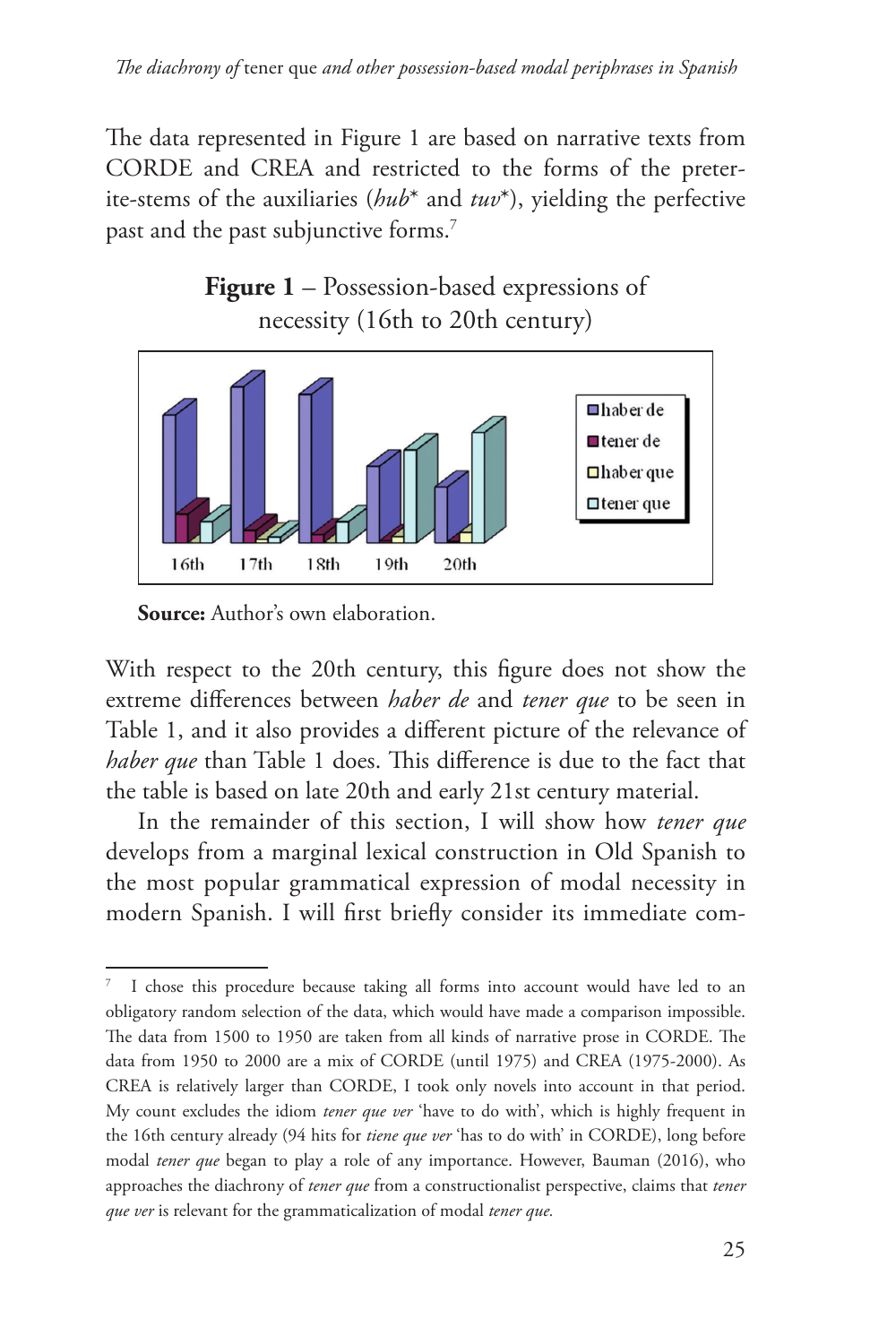petitor *aver que*, predominantly spelled as *haber que* from the 16th century onward, and then I will turn to the grammaticalization of *tener que*. This section will end with a discussion of my findings.

After a short life as an alternative to *tener que*, *haber que* disappears in its personal use in the course of the 15th century and takes on an impersonal function. The impersonal use of *haber que*  is based on the existential function in which *aver* / *haber* can be found incidentally in the 13th century already. The existential use came about through the fusion of the 3rd person singular of the present tense *ha* 'it has', with the Old Spanish particle *y* 'there', to yield *hay* 'there is', literally 'there it has'. It is important to note that existential *haber* maintains its transitive syntax, i.e. its only argument is an object.

Initially *hay que* is very infrequent and restricted to the present tense, spreading to other tenses in the course of 16th century. Example (17) is representative of the first occurrences of *hay que*:

(17) *Cypressi. [...] se ponian enlas casas delos muertos por que este linaie de arbol despues quele cortan nunca torna a nasçer como del muerto ya no hay que esperar*

'Cypresses. [...] they were put in the houses of the dead, because this type of tree, after pruning it, will never become alive again, in the same way as there is nothing to expect any more of the dead' (literally: there it has not which (to) expect)

(1490, A. de Palencia, *Universal vocabulario en latín y en romance*)

In the impersonal construction in (17), *que* continues to introduce a headless relative construction, and there is no necessity meaning involved. However, what is different is that there is no longer a first argument, which is, of course, inherent in the very impersonal nature of the construction.

In the second half of the 16th century *hay que* is increasingly used for the expression of necessity: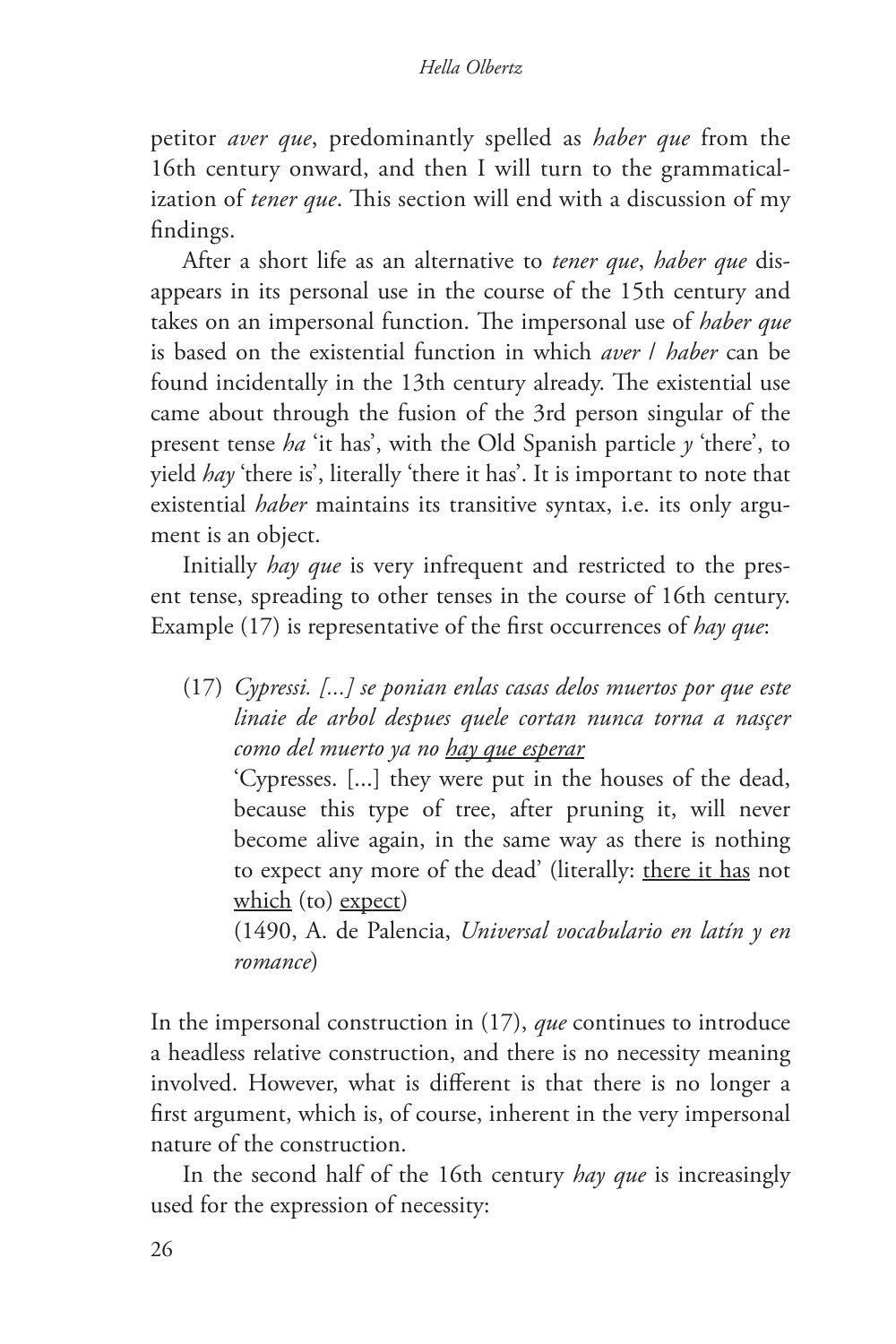(18) *en los bienes eternos hay que saber cómo se han de pedir.* 'with respect to eternal goods it is necessary to know how they have to be asked for.' (1553-1556, C. de Villalón, *El crótalon de Cristóforo Gnofose*)

In this example, an existential reading of *hay* is no longer possible for two reasons. The first reason is a semantic one: obviously, *cómo se han de pedir* 'how they have to be asked for' is an argument of *saber* 'know', rather than of existential *hay*. The second reason is a syntactic one: the fact that the argument follows the infinitive *saber* rather than the form *hay*, prevents its interpretation as the object referent of *haber.* Therefore, the only possible interpretation of *haber que* in (18) is that of an impersonal expression of necessity. As a consequence, *que* is no longer a relative pronoun but just a nexus between *haber* and the infinitive, and what was a biclausal construction has now become a monoclausal one.

From the 13th century onward, impersonal necessity was predominantly expressed by means of the lexical construction *ser menester* 'be necessary'*.* In the course of the 19th century *menester*  becomes obsolete, and *haber que* becomes more frequent in this function: whereas in the 18th century there are 862 cases of *es menester* in CORDE against 502 of *hay que*, in the 19th century, *hay que* takes the lead with 4,647 against 829 tokens of *es menester*. In present-day Spanish, *ser menester* is an archaism.

The functional change of *haber que* described above is one of the causes of the increasing frequency of *tener que*. In the 16th century *tener que* becomes more frequent than *tener de*, which is reflected in the increasing necessity reading of *tener que*:

(19) *Ah, señor don Fruela, suplico a vuesa merced en cortesía entre, que tengo que hablarle dos palabras*. 'Ah, sir mr. Fruela, may I ask you please to be so kind as to come in, as I must have a word with you.' (1656, F. B. Quirós, *Aventuras de don Fruela*)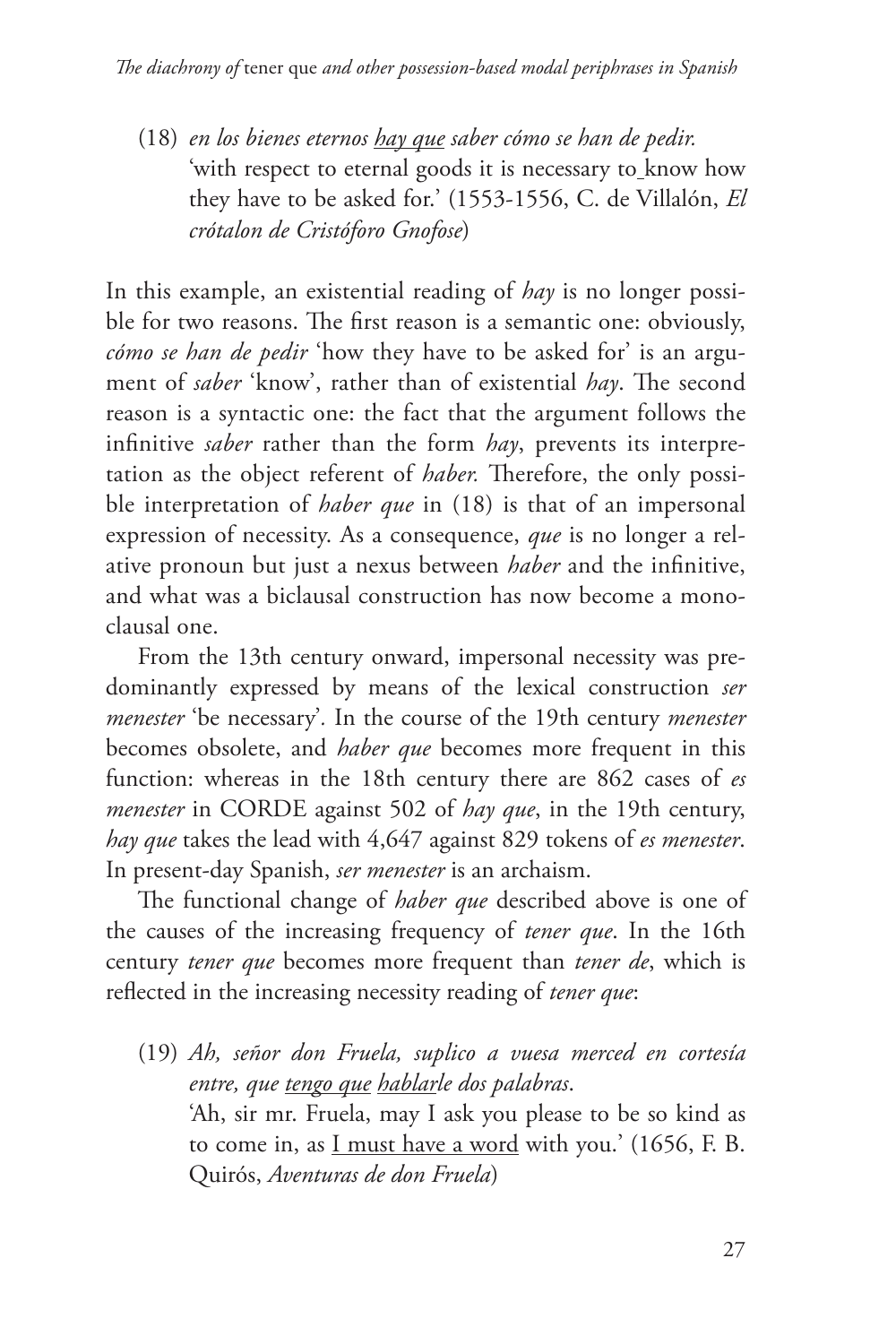As in the case of (18) it is the word order, i.e. the fact that *dos palabras* follows the verb *hablar* 'speak' which precludes a reading of *tener* as a possessive verb and *que* as a relative pronoun, because *dos palabras* cannot be the possessee argument of *tener.* Therefore, like in the case of *haber que* described above, *que* is no longer a relative pronoun in this construction, but functions in the same way as the meaningless preposition *de* in *haber de.* However, although (19) is a case of a monoclausal construction, as opposed to the Old Spanish uses described in the previous section, the use of *tener* in (19) is compatible with a possessive reading, because with a different word order, a (weakly) possessive reading would still be possible:

(19) a.*tengo dos palabras que hablarle* literally: 'I have two words to speak with you'

With very few exceptions, *tener que* continues to be used with transitive verbs with human referents, which are compatible with a possessive reading of *tener* in the same way as (19), until the 18th century when *tener que* begins to be used frequently with intransitive verbs:

(20) *el día siguiente tenía que ir a una villa que distaba cuatro leguas* 'on the next day he had to go to a village that was four miles away' (1758, J. F. de Isla, *Historia del famoso predicador Fray Gerundio ...*)

Cases like (20) are no longer compatible with a possessive reading of *tener*, because there is no argument to fulfil a possessee-function. This means that in the periphrasis, *tener* has lost part of its original selection restrictions. Nevertheless, there still is a restriction with respect to the first argument, which must have a human referent.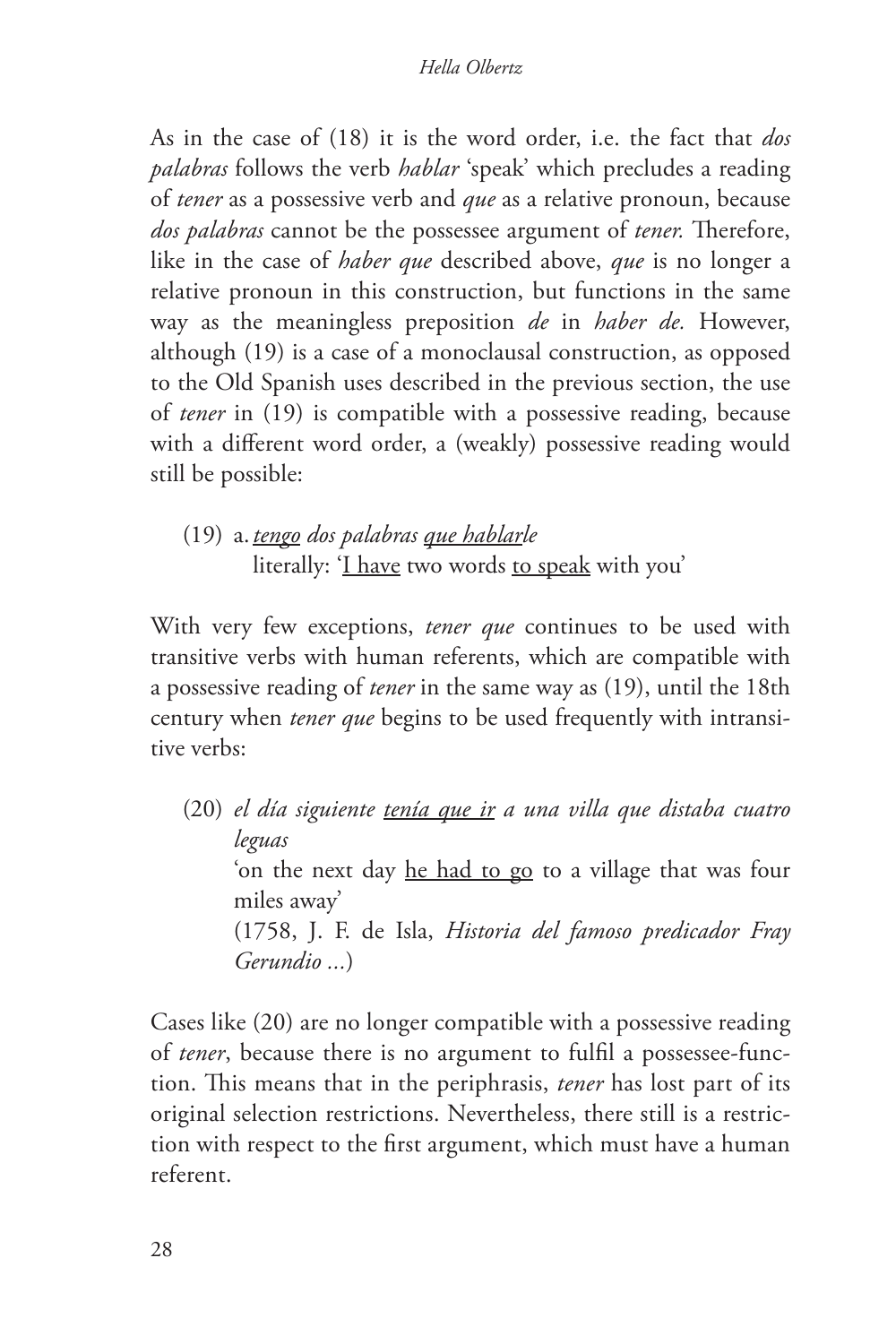Semantically, the obligatoriness of the human referent in the period from the 16th century onward, which is illustrated by means of (19) and (20), boils down to the fact that *tener que* expresses participant-oriented modality.

In the 19th century, when the frequency of *tener que* exceeds that of *haber de*, *tener que* begins to be used systematically with non-human subject referents:

(21) *Así, para romper la tierra virgen, para arrancar la raíz de las silvestres flores, tiene que ser muy profundo el sulco* [sic] *del arado;*

'Therefore, in order to break the new soil, in order to pull up the roots of wild flowers, the furrow of the plough must be very deep;'

(1850, C. Coronado, *Jarilla*)

In this example, apart from the fact that *tener que* modifies a copula, which has been identified as indication of advanced grammaticalization in the context of *aver de* and *tener de* in the previous section, the subject referent is a non-human concrete entity, *el sulco del arado* 'the furrow of the plough', which cannot be interpreted as a possessor argument. In (22), *tener que* is used with a series of intransitive verbs that have an event as their argument, *la mayor parte de la acción de los individuos* 'the largest part of the activities of individuals':

(22) *la mayor parte de la acción de los individuos tiene que convertirse, ejercerse y aplicarse hacia el trabajo, hacia la existencia, hacia la vida social, precaria, mísera y necesitada.* 'the largest part of the activities of individuals has to be transformed, be executed and be applied to work, toward survival, toward an uncertain, miserable and poor social life.' (1848, N. P. Diaz, *Los problemas del socialismo*)

Therefore, *tener que* does not express participant-oriented modality in (21) and (22), since participant-oriented modality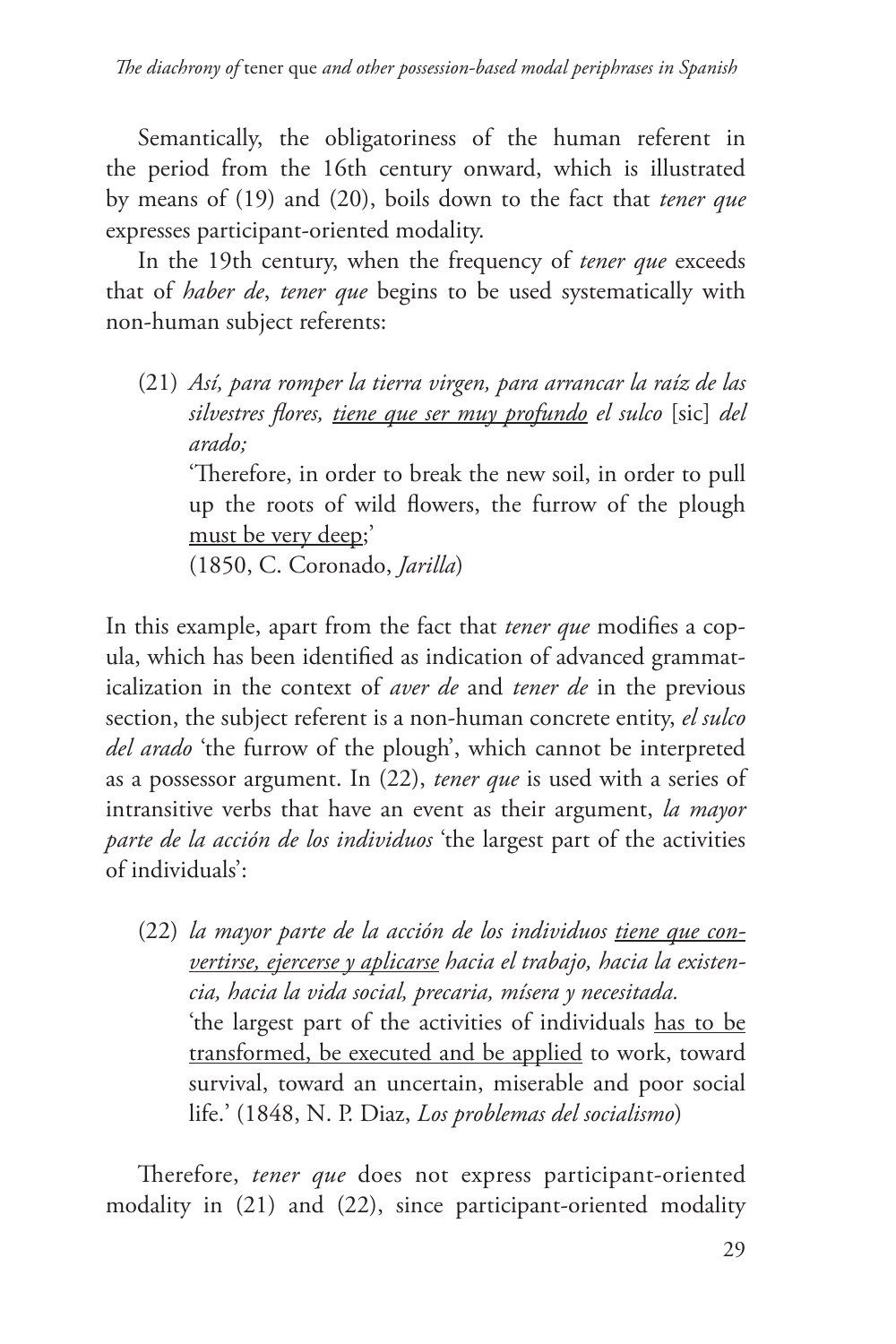#### *Hella Olbertz*

implies that the targeted individual has, in principle, the choice to participate or not in a given event. Rather, the target of modal evaluation in (21) and (22) is the event itself.

It is only in the first part of the 20th century that we find unambiguously epistemic uses of *tener que*:

(23) *Es muy posible que un día se pueda decir: si el vodka y el mezcal son primos hermanos, tiene que haber un grado de parentesco igual entre mexicanos y rusos.*

'It is very well possible that once one can say: if vodka and mescal are cousins, there must be a family relationship of the same degree between Mexicans and Russians. (1940, J. Moreno Villa, *Cornucopia de México*)

This example is clearly a case of proposition-oriented epistemic necessity, because what the modal expression modifies is a non-factual propositional content, "an imaginary world" as Hengeveld and Mackenzie (2008, p.144) dub it, which has no reality outside the imagination of the writer. The capability of expressing epistemic modality corresponds to the state of grammaticalization of *tener que* in its present-day usage. However, as mentioned earlier, *tener que* does not (yet) fulfil the epistemic function very frequently.

Why did *tener que* become so popular? Of the three competitors of *tener que*, *tener de* plays only a marginal role, *haber que*  turns into an impersonal construction and as such ceases to be a full competitor, so what remains to be explained is why *tener que* is presently ousting *haber de*. There are two developments that can explain this. First, *haber* loses its lexical meaning of possession between the 15th and the 16th centuries. Hernández Díaz (2006) shows that, whereas in the 13th century *haber* is the predominant expression of possession (91% of 567 tokens), in the 16th century it has a possessive meaning in only 13% of 221 tokens, the remainder being taken over by *tener.* In the 17th century *tener* is the only possessive verb. Secondly, *haber*  becomes the only perfect auxiliary in the course of the 16th century, which considerably increases the 'grammatical load' of this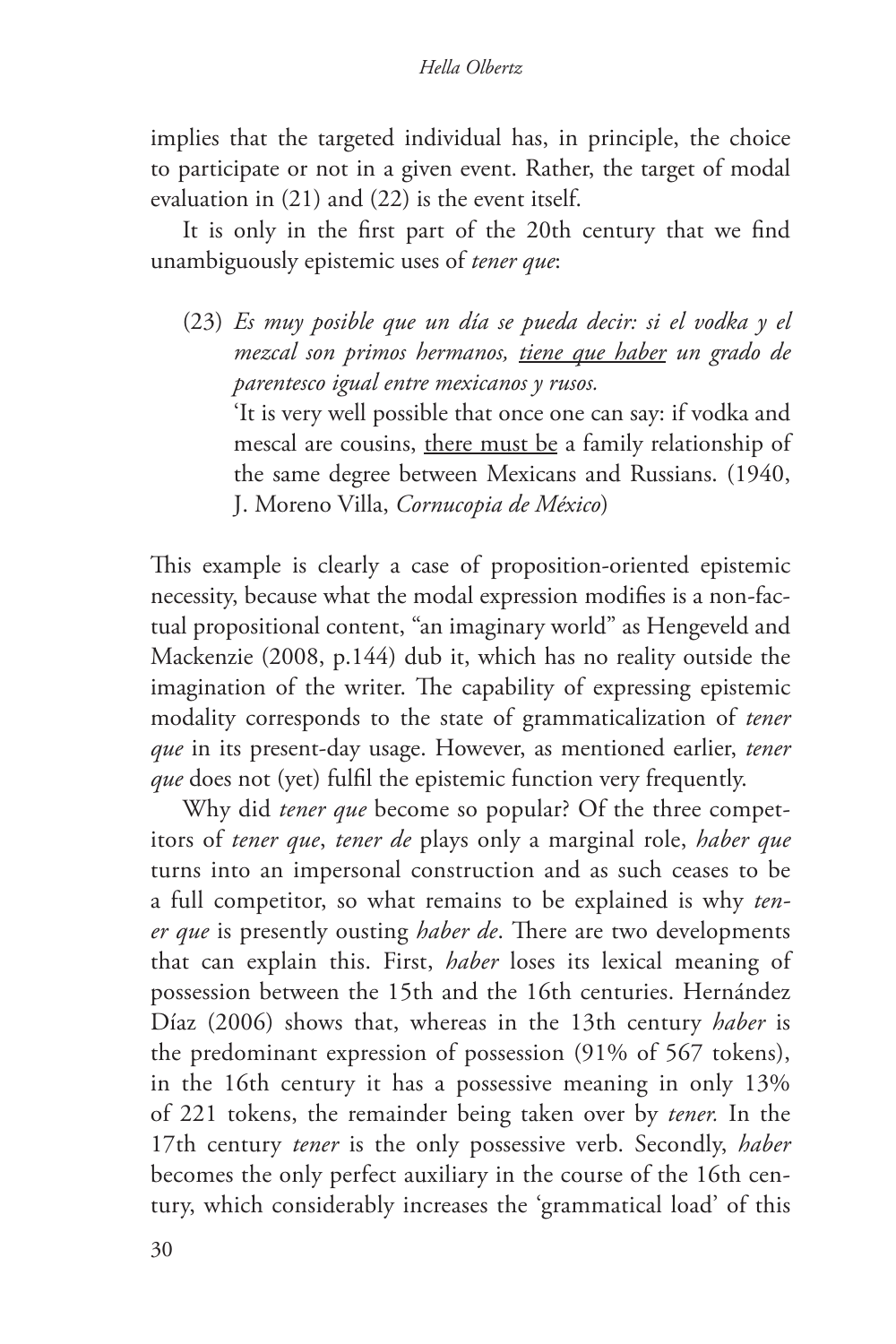verb. These are probably the most important driving forces of the grammaticalization of *tener que* and the gradual elimination of *haber de* from the modal domain. A third aspect, which is in part a consequence of the first two, is that *tener* continues to be used in true relative constructions of the purposive type, headed as in (24) and headless as in (25).

- (24) *Tengo una tarea que cumplir* 'I have a task to fulfil' (*El País*, 02/06/1985: 'Una lotería macabra')
- (25) [conversation about the senselessness of being member of a commercial book-club] *al año ya no tengo que pedir, no tengo, porque [...] hay una serie de cosas que no me interesa* 'within a year's time I don't have anything to order any more, I don't, because [...] there are a number of things I'm not interested in' (*Habla culta de Madrid*, quoted from Olbertz 1998, p.255)

The continuing association of *tener que* with the construction type that is characteristic of its lexical origin, as illustrated in examples (14)-(16), probably is a further cause of its vitality.

# **Conclusions**

In this paper I have shown how the modal periphrasis *tener que* develops out of a headless or weakly headed relative construction in a period in which other possession-based periphrases expressed the meaning of modal necessity. The description of the process of grammaticalization confirms my hypothesis mentioned in the introduction: (i) between the 16th and the 19th century, *tener que* expressed participant-oriented modality; (ii) when *tener que* began to be applied to verbs with non-human subjects, the applicability of the periphrasis widened in the sense that it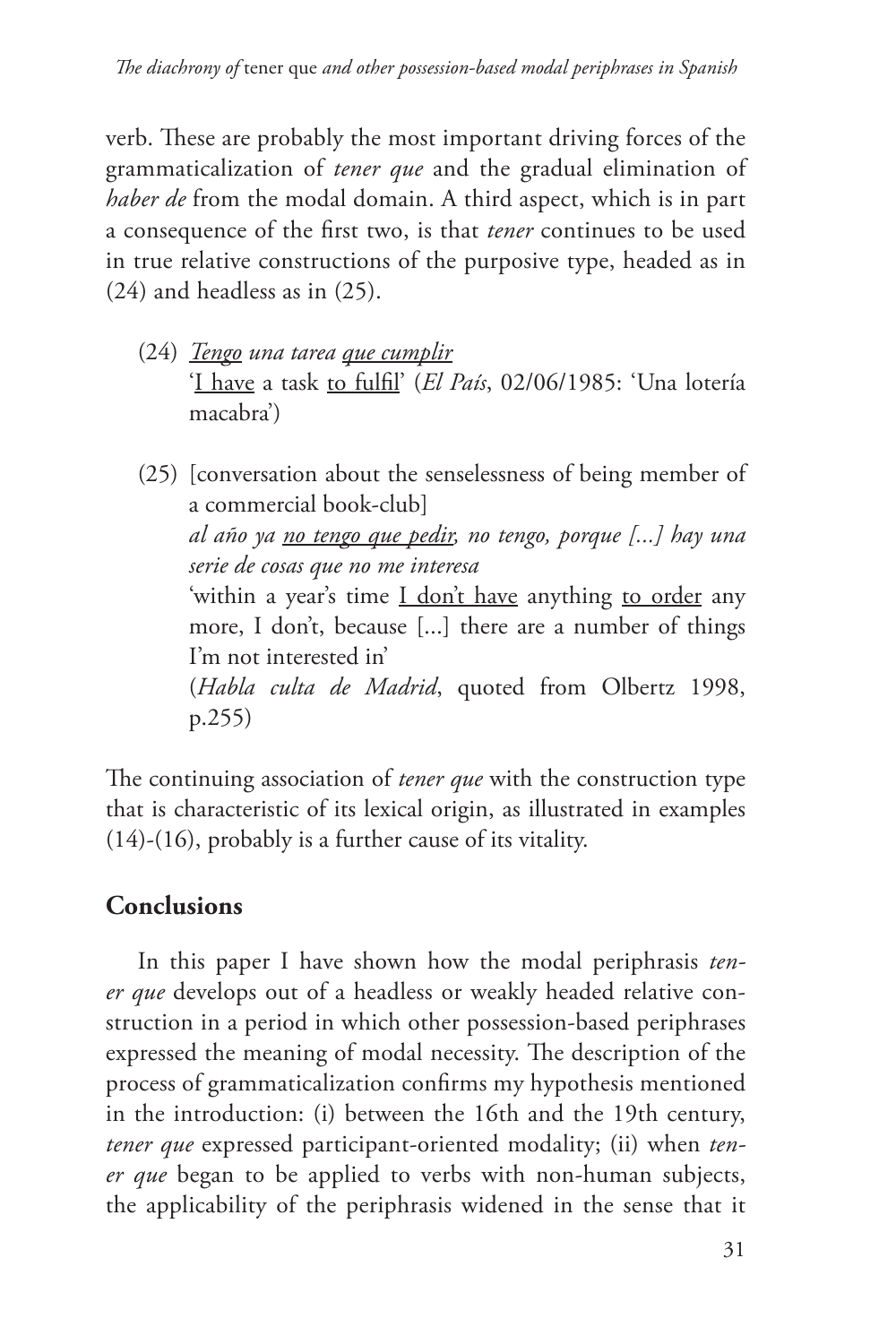#### *Hella Olbertz*

also could express event-oriented modality; (iii) in the first half of the 20th century, *tener que* came to express epistemic modality thus being applied to propositional contents. This means that this process of grammaticalization is a process of scope increase, as indicated by Hengeveld (2017), which can be captured in the hierarchy in  $(26)$ :

(26) proposition-orientation > event-orientation > participant-orientation

This hierarchy should be read as follows: when a modal construction can express event-orientation, this implies that it can also express participant-orientation, and when it can express proposition-orientation, this implies that it can also express both event-orientation and participant-orientation.

However, there are at least two problems that remain for further research. First, it may have been observed that all the cases of modal necessity in (19)-(22) belong to the circumstantial rather than to the deontic domain. Although there is no doubt that *tener que* did and does express deontic modality as well, it may be that due to its purposive origin *tener que* is typically apt for the expression of circumstantial modality. This is why I suspect that in the case of *tener que* it is circumstantial modality rather than deontic modality that gave rise to the epistemic meaning. This would confirm Narrog's (2012) view that the traditional idea according to which epistemic modality develops out of deontic modality is based on a misunderstanding. Finding out about this would imply a detailed diachronic analysis of the semantics of *tener que.* There has been some research done on this subject by Blas de Arroyo and González Martínez (2014), but this is of little use for the solution of this question, because the authors' criteria for semantic classification are entirely different from the ones used here.

The second problem is the question how *aver de* came to acquire the meaning of necessity, although it is based on the semantically neutral construction in Latin: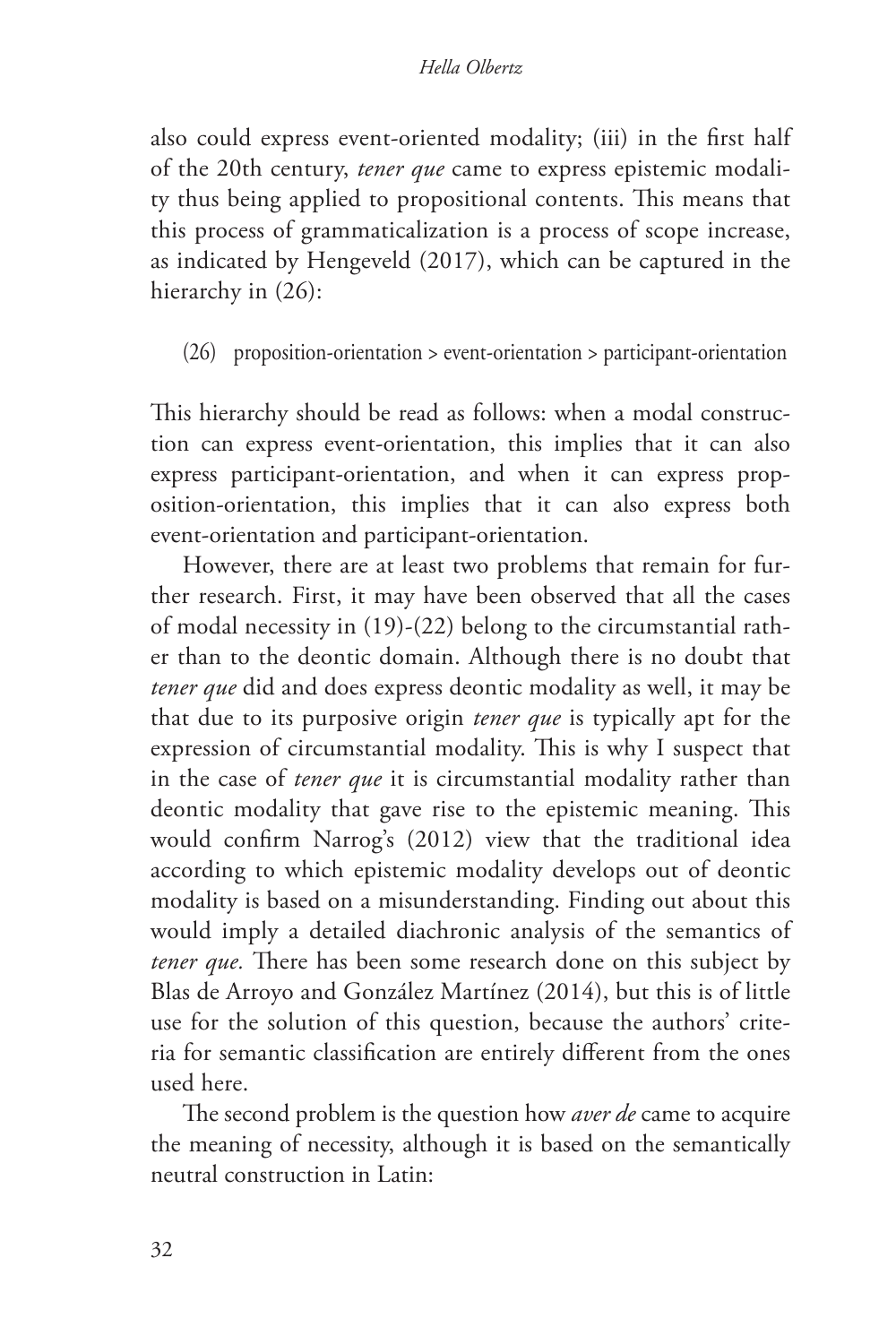(27) *de ... somniis quid habemus dicere* 'what can we say about dreams?' (Cicero, first century B.C., quoted from Pinkster (1987, p.207)

Pinkster (1987) shows that this construction type is future-oriented and that its interpretation in modal terms depends on the context. In (27), for instance, a possibility interpretation is more probable than a necessity interpretation. A possible motivation for the grammaticalization of the necessity meaning may be the analogy with the collocation *aver menester (de)*, literally 'have need of', which is highly frequent from the earliest Spanish texts onward. However, I believe that a fully satisfactory answer to the question of the origin of the necessity reading of *aver de* can only be given in a study of Latin, which is, however, outside the scope of the present paper.

## **Acknowledgements**

I am indebted to Hongmei Fang, Olga Fischer, Beatriz Goaveia Garcia Parra, Lois Kemp, Leo Lemmers and Suzi M. Spatti Cavalari for their valuable comments on earlier versions of this paper. All remaining errors are mine.

## **REFERENCES**

BAUMAN, J. From possession to obligation via shifting distributions and particular constructions. **Diachronica**, Amsterdam, v.33, n.3, p.297-329. 2016.

BLAS DE ARROYO, J.; GONZÁLEZ MARTÍNEZ, J. ¿Qué tengo que / de hazer?: variación y cambio lingüístico en el seno de las perífasis de infinitivo de textos escritos de impronta oral en el español clásico. **Studies in Hispanic and Lusophone Linguistics**, Amsterdam, v.7, n.2, p.241-274, 2014.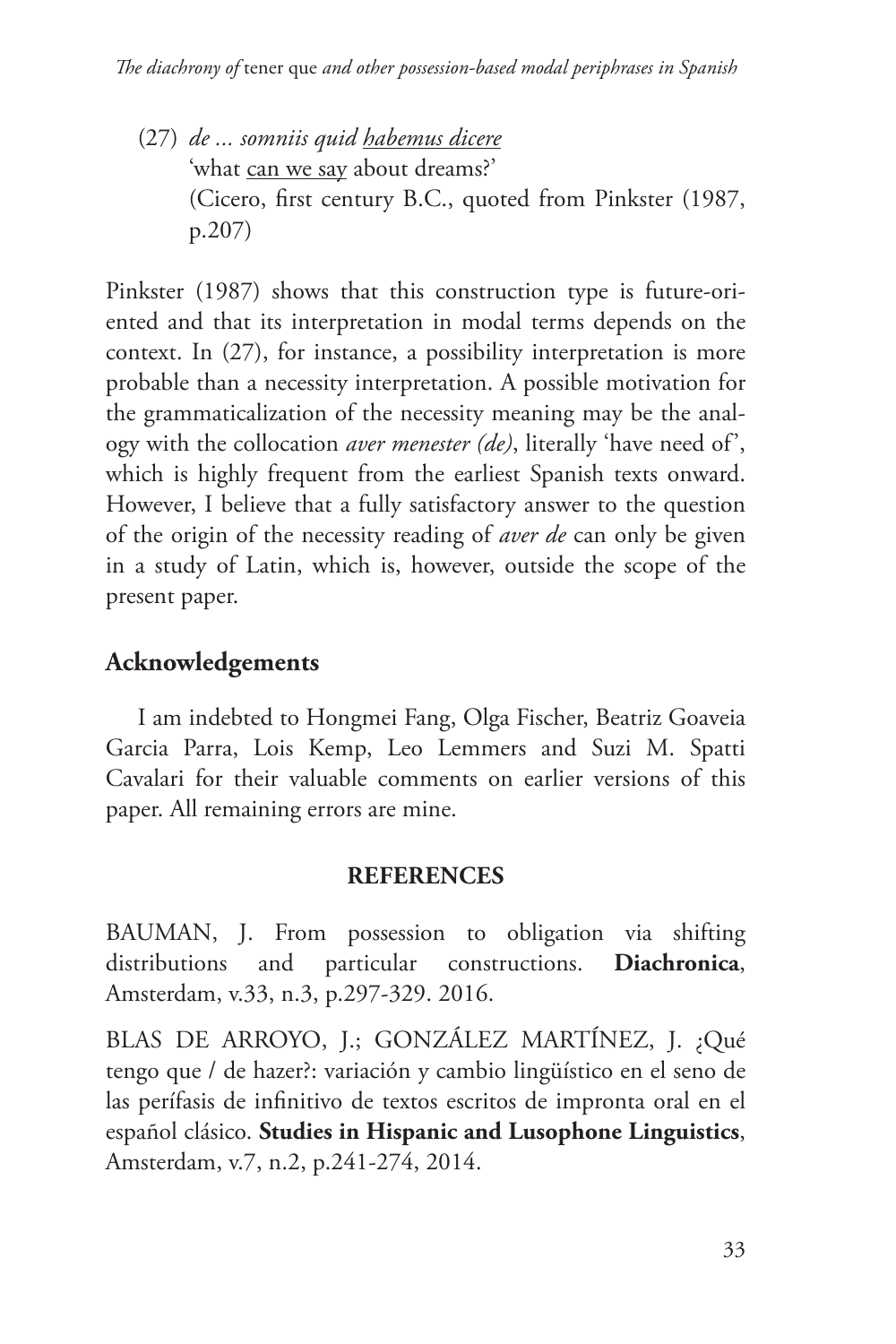DAVIES, M. **Corpus del Español**: 100 million words, 1200s-1900s. 2002. Available online at: <http://www.corpusdeles panol.org>. Accessed: 24th Feb. 2017.

FERNÁNDEZ DE CASTRO, F. **Las perífrasis verbales en el español actual**. Madrid: Gredos, 1999.

GARACHANA CAMARERO, M. La expresión de la obligación en la Edad Media: Influencias orientales y latinas en el empleo de ser tenudo/tenido ø/a/de + infinitivo. In: LÓPEZ SERENA, A.; NARBONA JIMÉNEZ, A.; QUESADA DEL REY, S. (Ed.). **El español a través del tempo:** Estudios ofrecidos a Rafael Cano Aguilar. Sevilla: Ed. Universidad de Sevilla, 2016. p.497-514.

GARCÍA FERNÁNDEZ, L. et al. **Diccionario de perífrasis verbales**. Madrid: Gredos, 2006.

GÓMEZ TORREGO, L. Los verbos auxiliares: las perífrasis verbales de infinitivo. In: BOSQUE, I.; DEMONTE, V. (Ed.). **Gramática descriptiva de la lengua española**. Madrid: Espasa Calpe, 1999. v.2. p.3323-3389.

HENGEVELD, K. Illocution, mood and modality. In: BOOIJ, G.; LEHMANN, C.; MUGDAN, J. (Ed.). **Morphology:** a handbook on inflection and word formation. Berlin: Mouton de Gruyter, 2004. v.2. p.1190-1202.

HENGEVELD, K. Meaningless words. **Alfinge**, Córdoba, v.9, 171-186, 1997.

HENGEVELD, K. A hierarchical approach to grammaticalization. In: HENGEVELD, K.; NARROG, H.; OLBERTZ, H. (Ed.). **The grammaticalization of tense, aspect, and modality:** a functional perspective. Berlin: De Gruyter Mouton, 2017. In press.

HENGEVELD, K.; MACKENZIE J. L. **Functional discourse grammar:** A typologically-based theory of language structure. Oxford: Oxford University Press, 2008.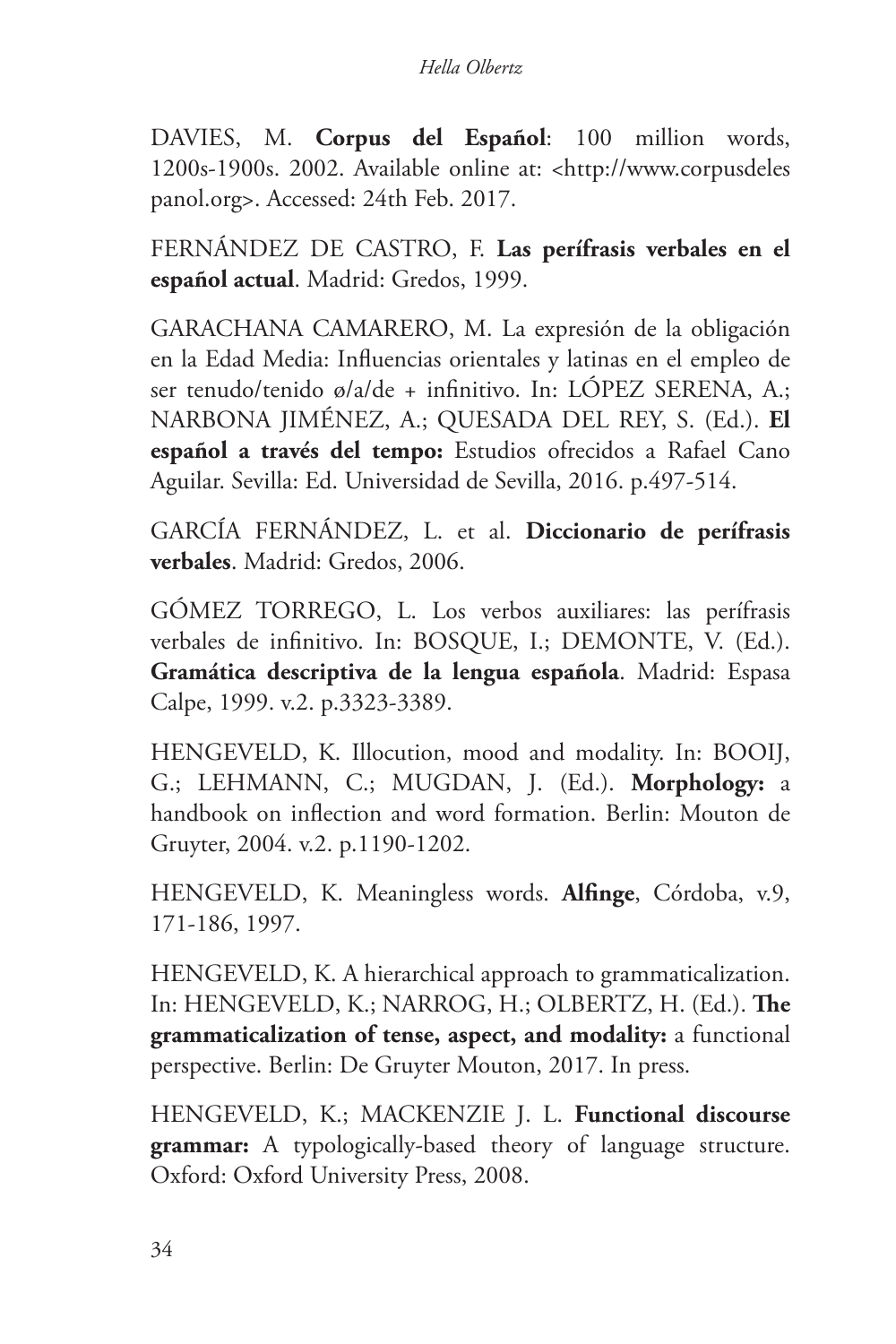HERNÁNDEZ DÍAZ, A. Posesión y existencia: la competencia de tener y haber y haber existencial. In: COMPANY COMPANY, C. (Ed.). **Sintaxis histórica de la lengua española:** Primera parte: La frase verbal. México: Universidad Nacional Autónoma de México, 2006. v.2. p.1055-1160.

LYONS, J. **Semantics**. Cambridge: Cambridge University Press, 1977.

MORENO FERNÁNDEZ, F. et al. **La lengua hablada en Alcalá**  de Henares: Corpus PRESEEA - Alcalá. Alcalá de Henares: Universidad de Alcalá, 2007. 3 v.

NARROG, H. **Modality, subjectivity, and semantic change:** a crosslinguistic perspective. Oxford: Oxford University Press, 2012.

OLBERTZ, H. **Verbal periphrases in a Functional Grammar of Spanish**. Berlin: Mouton de Gruyter, 1998.

OLBERTZ, H.; GASPARINI-BASTOS, S. D. Objective and subjective deontic modal necessity in FDG - evidence from Spanish auxiliary expressions. In: MACKENZIE, J. L.; OLBERTZ, H. (Ed.). **Casebook in Functional Discourse Grammar**. Amsterdam: Benjamins, 2013. p.277-300.

OLBERTZ, H.; HONSELAAR, W. The grammaticalization of Dutch moeten: modal and post-modal meanings. In: HENGEVELD, K.; NARROG, H.; OLBERTZ, H. (Ed.). **The grammaticalization of tense, aspect, and modality:** a functional perspective. Berlin: De Gruyter Mouton, 2017. In press.

PINKSTER, H. Strategy and chronology of the development of future and perfect tense auxiliaries in Latin. In: HARRIS, M.; RAMAT, P. (Ed.). **Historical development of auxiliaries**. Berlin: Mouton de Gruyter, 1987. p.193-223.

REAL ACADEMIA ESPAÑOLA. **Banco de datos CORDE:**  Corpus diacrónico del español. Available at: <http://corpus.rae.es/ cordenet.html>. Accessed: 24th Feb. 2016.